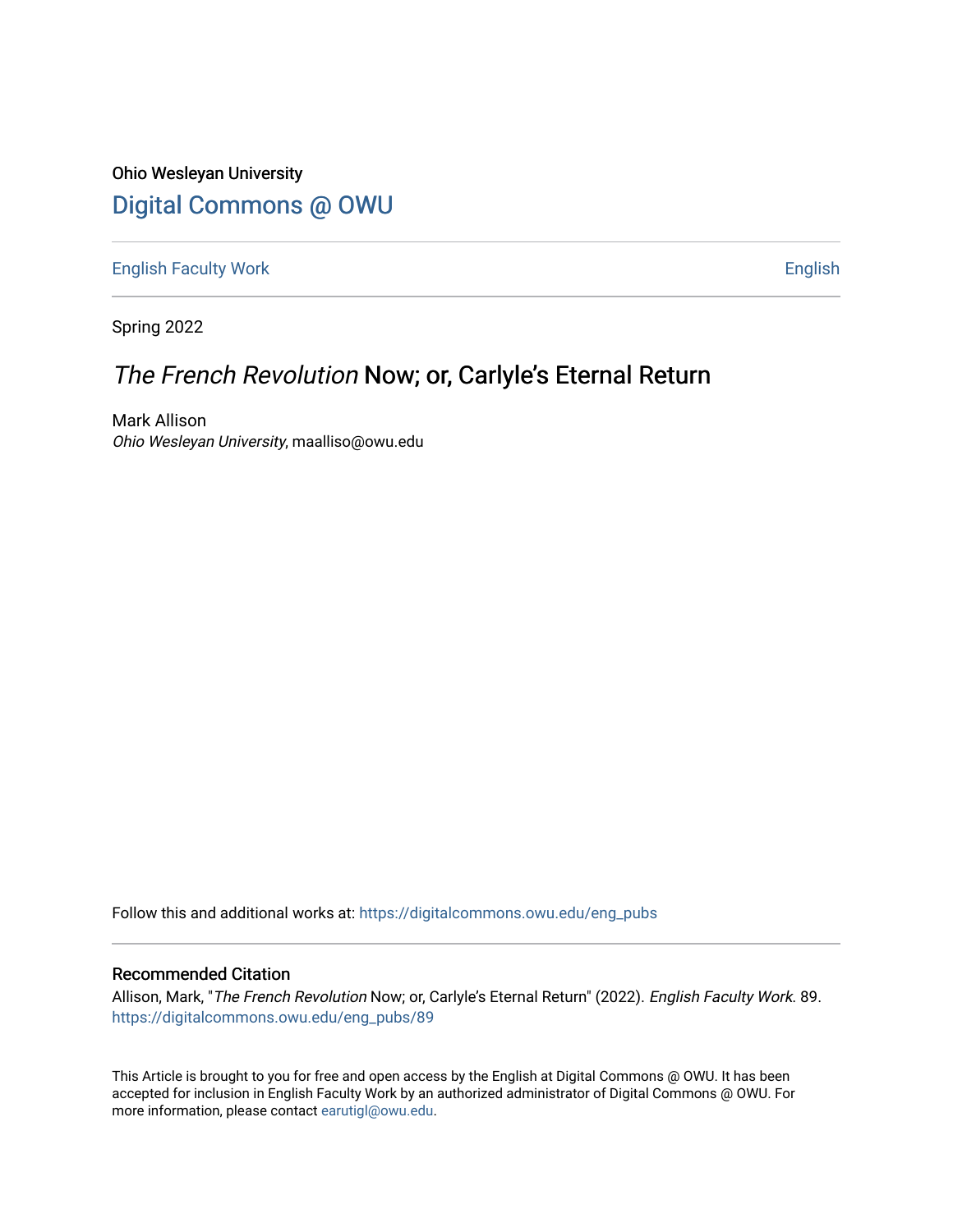# CrossMark

# DEFAMILIARIZATION

# The French Revolution Now; or, Carlyle's Eternal Return

### MARK ALLISON<sup>D</sup>

 $\prod_{\text{Carlyle's}}$  The French Revolution: A History (1837) saw print in 2020. Carlyle's The French Revolution: A History (1837) saw print in 2020. The resonances between the era that Carlyle delineates in his masterwork and the anglosphere of 2020 are bald enough to make even the most assertive strategic presentist blush. Consider the yawning chasm between the privileged and the destitute, the unconscionable abuses of public authority and abject failures of basic governance—and the unanticipated materialization of crowds in the street, whose demands for justice inspired protests around the world. In the United States, 2021 did not feel as if it had truly begun until Joseph Biden's presidential inauguration on January 20; affectively and symbolically, then, 2020 included the invasion of the US Capitol by an insurrectionary mob, an incident that mirrors, as through a glass darkly, similar breaches of the legislature in Paris during the revolutionary maelstrom. Such events are, as Carlyle urges, "the portentous inevitable end of much, the miraculous beginning of much."<sup>[1](#page-15-0)</sup>

Even for readers disinclined to presentism, The French Revolution amply rewards revisiting. Published the same year as Victoria's ascension, Carlyle's magnum opus is at once a kinetic history of the revolution—"[t]he crowning Phenomenon of our Modern Time"—and a minority report lodged against the sense of national rejuvenation that accompanied the commencement of the young queen's reign (1:164). By conjuring the phantasmagoria of revolution and imbuing it with unprecedented

doi:10.1017/S1060150321000218

Mark Allison is associate professor and chair of English at Ohio Wesleyan University, where he also co-directs the university's Honors Program. He is the author of Imagining Socialism: Aesthetics, Antipolitics, and Literature in Britain, 1817–1918 (Oxford University Press, 2021). His annotated transcription of Thomas Carlyle's unpublished essay "Phallus-worship" recently appeared in Victorians Institute Journal.

Victorian Literature and Culture, Vol. 50, No. 1, pp. 203–223.

<sup>©</sup> The Author(s), 2022. Published by Cambridge University Press. This is an Open Access article, distributed under the terms of the Creative Commons Attribution licence [\(http://creativecommons.](http://creativecommons.org/licenses/by/4.0/) [org/licenses/by/4.0/](http://creativecommons.org/licenses/by/4.0/)), which permits unrestricted re-use, distribution and reproduction, provided the original article is properly cited.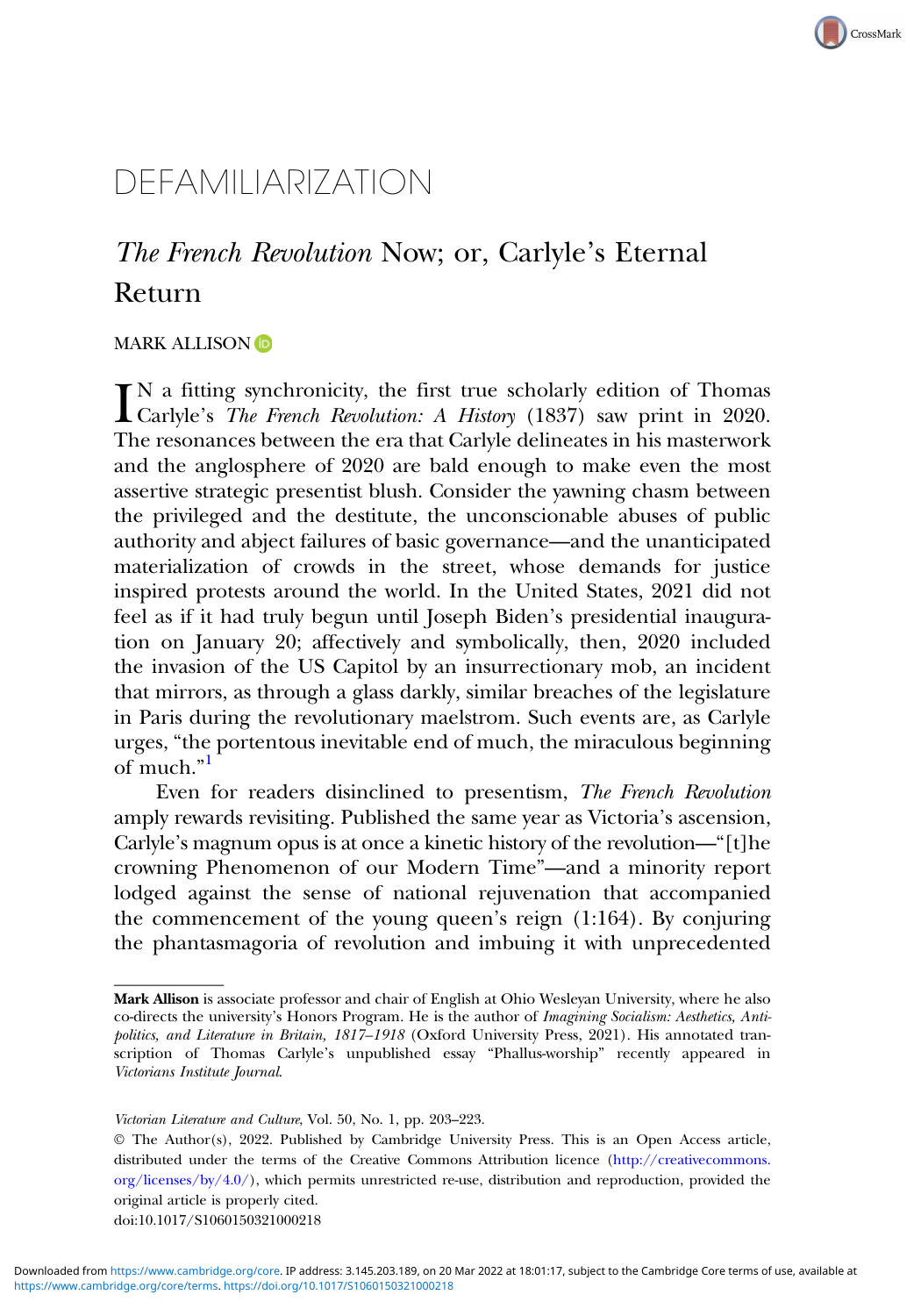immediacy and pathos, Carlyle warned that the successful navigation of the reform crisis earlier in the decade had not moved Britain beyond the danger of social cataclysm—what T. B. Macaulay had luridly characterized as "the wreck of laws, the confusion of ranks, the spoliation of property, and the dissolution of social order."<sup>[2](#page-15-0)</sup> In the British imaginary, the French Revolution was the very type of this catastrophe: an irruption of the masses into public life that precipitated the overthrow of that most haughty and profligate of monarchies—and that, unlike England's own (notionally) bloodless revolution, spun deliriously out of control.

Notwithstanding its ominousness, The French Revolution is a boisterous, even an exuberant, text, electrified by its dramatic subject matter and stylistic temerity alike. Its success established Carlyle as "the first teacher of our generation," in Harriet Martineau's phrase, and, despite Carlyle's own antipathy to fiction, novelists assiduously reverse-engineered its formal and narratological innovations, thereby helping to catalyze the maturation of the Victorian novel.<sup>[3](#page-16-0)</sup> Moreover, as I will explore here, the French Revolution brims with alternative theorizations of central nineteenth-century concepts (including sympathy, the relationship of the individual to the collective, and utopianism) and employs a singular—and programmatically antinovelistic—mode of narration.

The French Revolution thus seems ripe for recuperation; its author, however, would seem rather the opposite. If the contemporary left (among whom I count myself a humble unit) is characterized by a tendency to draw Manichean moral dichotomies, a figure as spectacularly, ideologically unreliable as Carlyle is unlikely to garner much sympathy.<sup>4</sup> By midcentury, he had succumbed to despair and his own worst predilections by indulging in vile racist caricature ("On the Negro Question"), authoritarian pining for a strong man to put Britain's house in order (The Latter-Day Pamphlets), and unhinged antidemocratic fulminations ("Shooting Niagara"). While Carlyle thus did plenty to dig his own reputational grave, posterity took to the shovels as well: he was the subject of the first warts-and-all biography in the language (James Anthony Froude's Life of Carlyle [1882, 1884]), and his teutonophilia and lucubrations about "hero-worship" made him an easy target for fascist appropriation. In the latter half of the twentieth century, Carlyle enjoyed periodic resurgences, but his overall trajectory has been one of marked decline. Given his unabashed racism, he might now be at risk of cancellation, as the defacement of Glasgow's Carlyle monument in the aftermath of a social justice protest intimates.<sup>5</sup>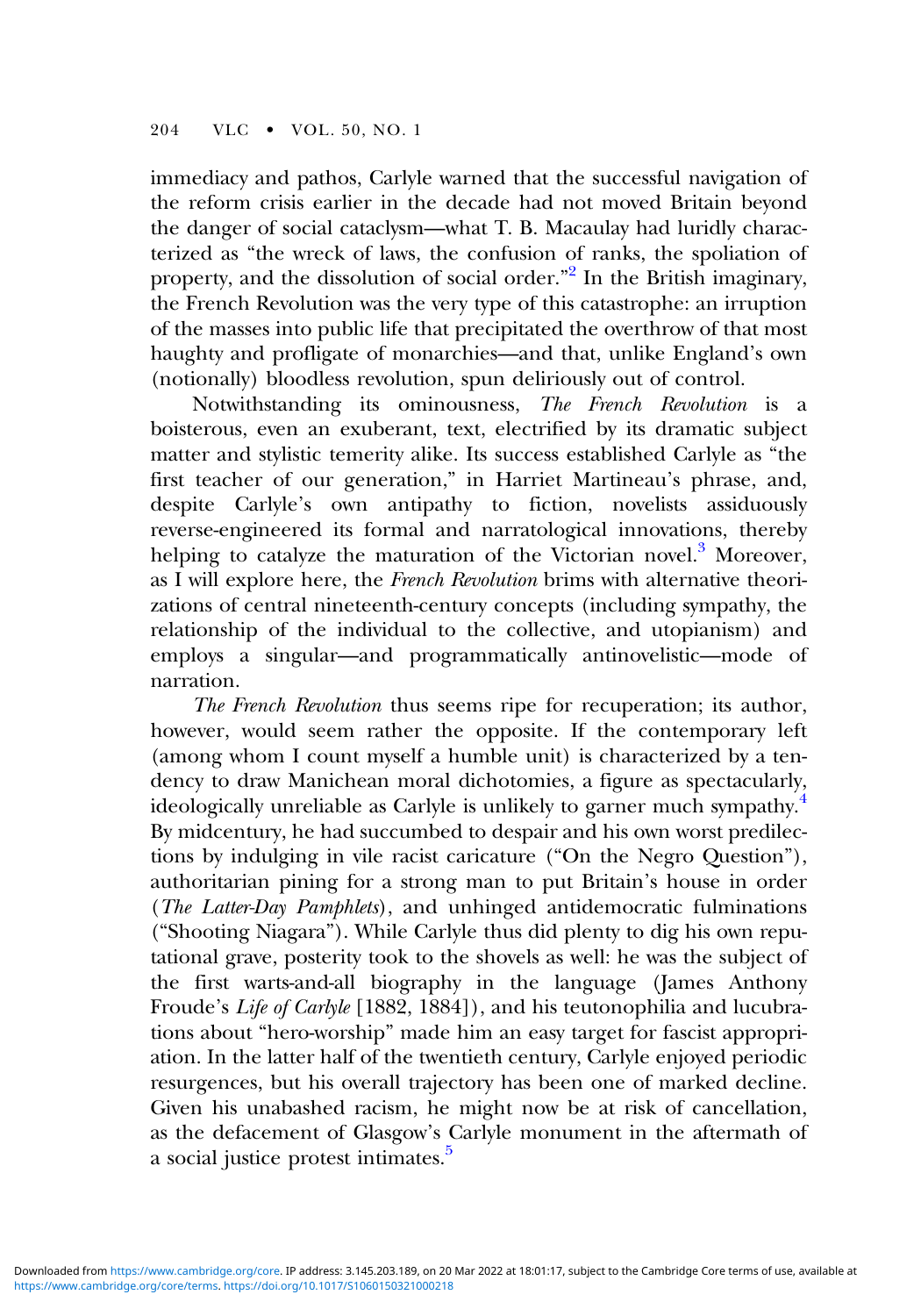And yet, so long as understanding the Victorian age remains part of our scholarly brief, some engagement with the Sage of Chelsea is imperative. "Carlyle affected almost everyone positively and negatively at one time or other," G. B. Tennyson observed during one of Carlyle's reputational upticks; for this reason alone, "he cannot be spared." [6](#page-16-0) Fortunately, there is an eminently sensible approach to his work that had already taken hold within his lifetime. As the Blackwood's reviewer Will Henry Smith advised, "take, with thanks, from so irregular a genius, what seems to us good, or affords us gratification, and leave the rest alone."<sup>[7](#page-16-0)</sup> Why cancel a writer as original, dynamic, and genuinely (if erratically) profound as Carlyle, when we can selectively appropriate him instead?

The French Revolution is the apotheosis of the "good" Carlyle. When the manuscript was in its final stages of preparation, Carlyle confided to his brother Alexander that "[i]t is I think the most radical Book that has been written in these late centuries."<sup>[8](#page-16-0)</sup> The simplest version of my argument here is that I think he was right. Whether considered psychologically, stylistically, or politically, The French Revolution is a thoroughgoingly radical work, in the best senses of that word: "progressive, unorthodox, or innovative in outlook, conception, design"; "touching upon or affecting what is essential and fundamental."<sup>[9](#page-16-0)</sup>

## 1. CONSIDERING MOBS: CONTAGION AND SYMPATHY

In contradistinction to other British commentators, the French Revolution for Carlyle is, paradigmatically, the revolution from below.<sup>[10](#page-16-0)</sup> Its most arresting embodiment, the insurrectionary crowd, is at once the chief object of fascination and the motive force of his history. "[P]erhaps few terrestrial Appearances are better worth considering than mobs," Carlyle genially announces near the end of his first volume. "Your mob is a genuine outburst of Nature" (1:193). The "dumb dread Forces of Nature" that animate mobs are not extrinsic energies, however; "they are Men's forces; and yet we are part of them" (2:185). Accordingly, we may gain purchase on *The French Revolution* by "considering mobs"or, more precisely, its depiction of crowds and theorization of sociality. In order to achieve a more refined sense of Carlyle's vision, I want to distinguish it from a reactionary tradition of crowd psychology to which it has been annexed, on one hand, and the similarly crowd-preoccupied Condition of England novel, on the other. This focus will, in turn, equip us to contend with the history's formal experiments and the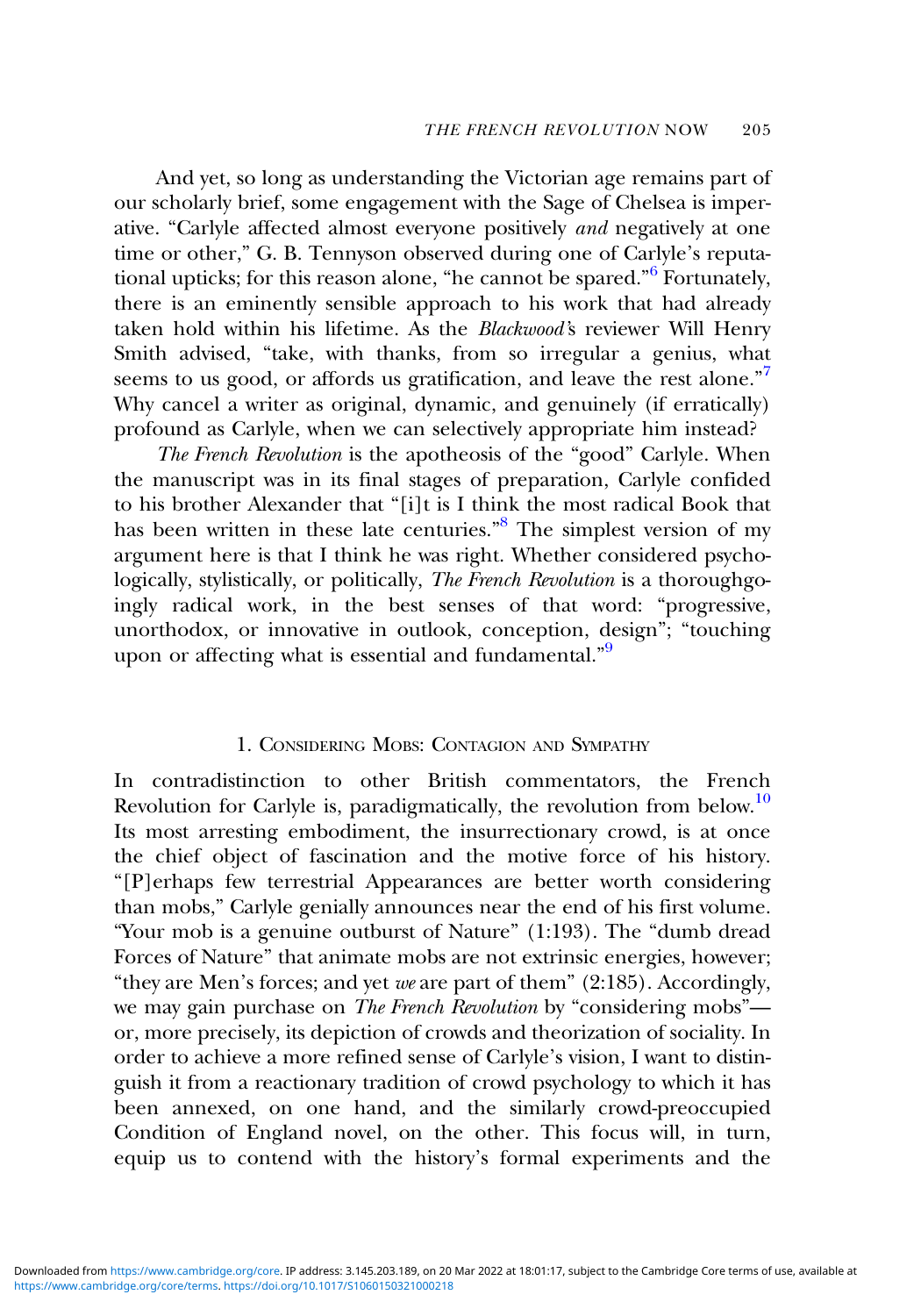utopian potential of sociality explored, respectively, in the second and third sections of this essay.

Selecting an example almost at random, let us take the storming of the Tuileries Palace on August 10, 1792, the climactic event of the history's second volume. Carlyle depicts the sudden escalation of the standoff between militant patriots, intent upon invading the palace and deposing the king, and the phlegmatic Swiss mercenaries who guard the royal family. Attempts at rapprochement are interrupted by artillery fire, and a ferocious gun battle erupts. "[T]here is a sympathy in muskets," Carlyle observes, "in heaped masses of men: nay, are not Mankind, in whole, like tuned strings, and a cunning infinite concordance and unity; you smite one string, and all strings will begin sounding,—in soft sphere-melody, in deafening screech of madness!" (2:223).

Here and throughout the history, Carlyle takes the roiling crowd as a microcosm of humankind "in whole" that, due to its agitation, renders legible constitutive aspects of our species-being. This seemingly innocuous stance rests upon two breathtakingly radical—and fiercely anti-Burkean—suppositions. First, it treats the class makeup of the crowd as, epistemologically speaking, irrelevant. Instead of revealing the debased character of the "swinish multitude," in other words, the ple-beian crowd evinces traits that are representative of humanity tout court.<sup>[11](#page-16-0)</sup> Second, and more subtly, Carlyle presupposes that periods of civic upheaval—the milieu in which insurgent crowds coalesce—differ only in degree and not kind from history-as-usual. Since "[a]ll things are in revolution; in change from moment to moment," revolutionary eras "distinguish themselves from common seasons by their velocity mainly" (1:163, 2:77). This quickened tempo discloses otherwise obscured truths (and activates latent, "natural-supernatural" potentialities), but Carlyle heretically insists that there is no qualitative distinction between times of revolution and quotidian history. He thereby jettisons not only the Burkean topos of the "unnatural" French Revolution but the consoling view, shared across Britain's political spectrum, that revolutions are sharply delimited and uniquely disruptive events.

If we return to the above quotation, the figure of the stringed instrument suggests that human beings are mysteriously attuned—complexly yet purposefully interconnected. When one member of the group is strongly worked upon, when a single string is smote, the rest respond in consonance. The revelation of these invisible interconnections is profoundly uncanny, to onlookers (and, by extension, readers) and participants alike. In fact, this passage begins as an explanation of why members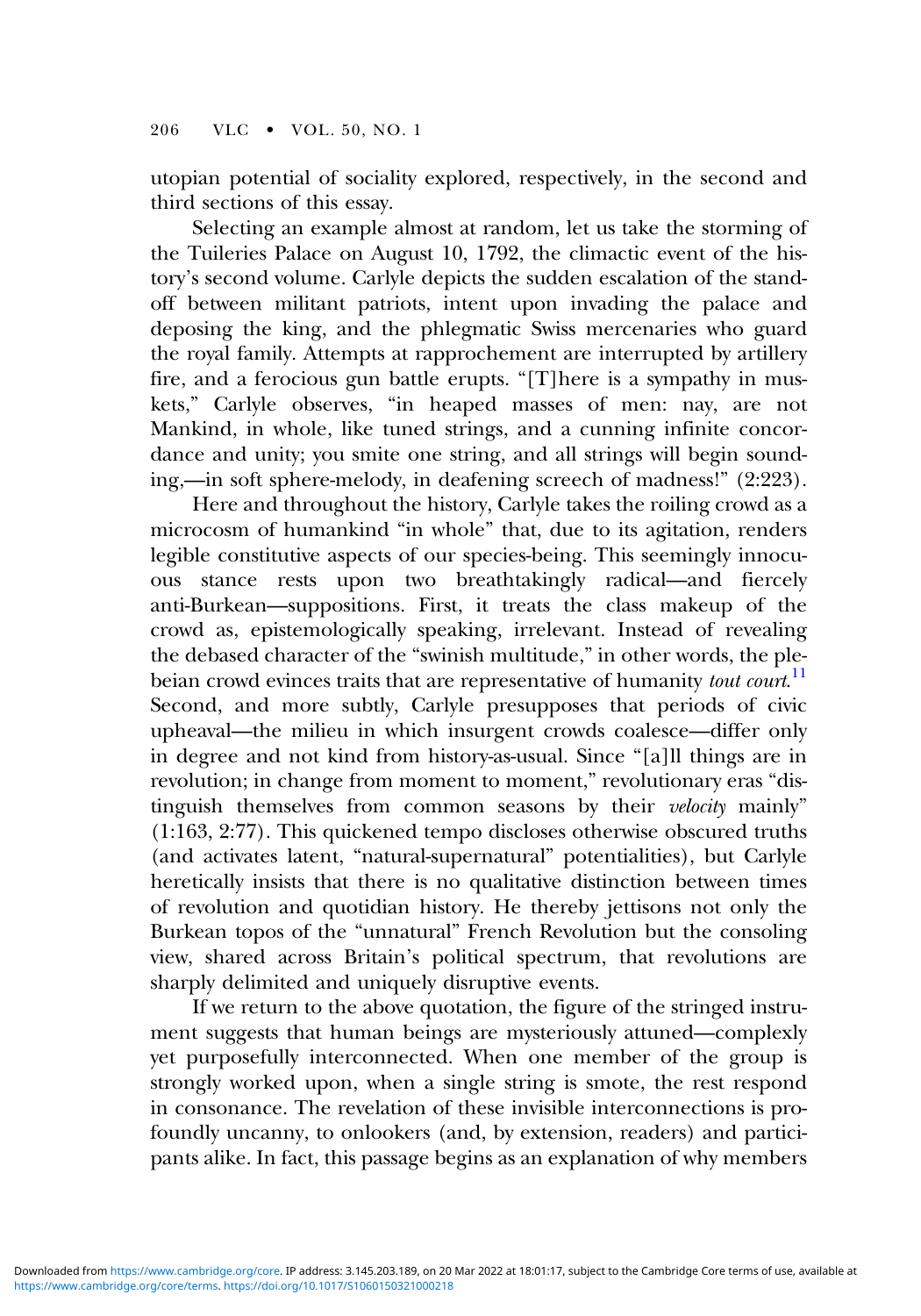of the French National Guard, who are helping the Swiss mercenaries protect the king, "cannot help their muskets going off, against Foreign murderers" (2:223). Spontaneously and instinctively, the National Guardsmen come to defense of their countrymen and women, and thereby discover where their loyalty lies.

Carlyle is trenching on group psychology here, and what Gustave Le Bon would term the "contagion" that sweeps through a crowd and syn-chronizes its responses.<sup>[12](#page-16-0)</sup> Indeed, on the basis of similar passages John Plotz has influentially—if, as John M. Ulrich has shown, one-sidedly—situated Carlyle within a reactionary tradition stretching "from acknowledged borrowings in Taine and Tarde to the unacknowledged legacy in Le Bon, Sorel, Schmitt, and Mussolini."<sup>[13](#page-16-0)</sup> These figures emphasize the irrational vitality and paradoxically inarticulate (that is, nondiscursive) expressivity of crowds. While Carlyle does employ these conventions, he can only be classed with the reactionaries if we ignore essential elements of the sociality that he divines in crowds—not least their genuinely utopian potential.

Before substantiating this point (and in keeping with the triangulating strategy of this section), we should register that Carlyle utilizes "sympathy" to name the recondite affective interconnections that link crowds to one another: "there is a sympathy in muskets, in heaped masses of men." In the Condition of England literature of the ensuing decades, "sympathy" would, of course, emerge as the go-to solution to the smoldering disaffection that fueled Chartism and other laboring-class initiatives. Carlyle's emphasis on the utopian valence of group dynamics differentiates him from a reactionary crowd psychology; for all his influence on the Condition of England novel, his conception of sympathy (and, ultimately, sociality) stands in no less pointed contrast to the ways in which the term would be mobilized in these texts—and, arguably, in the Victorian novel more broadly.

In the Condition of England novels, the sympathetic bond that links members of different social classes to one another stands in implicit contrast to the fevered and destructive collective unity exhibited—or threatened—by the laboring class "mob." By opening a kind of diplomatic channel between the "two nations," sympathy creates mutual understanding and affection between its participants; it thereby inoculates its working-class representative from the contagious anger of the masses. In Audrey Jaffe's formulation, sympathy in these texts designates "an individualistic, affective solution to the problem of class alienation." [14](#page-16-0) It pares away working-class individuals from the combustible mass, each excision reducing the detonative power of the remainder.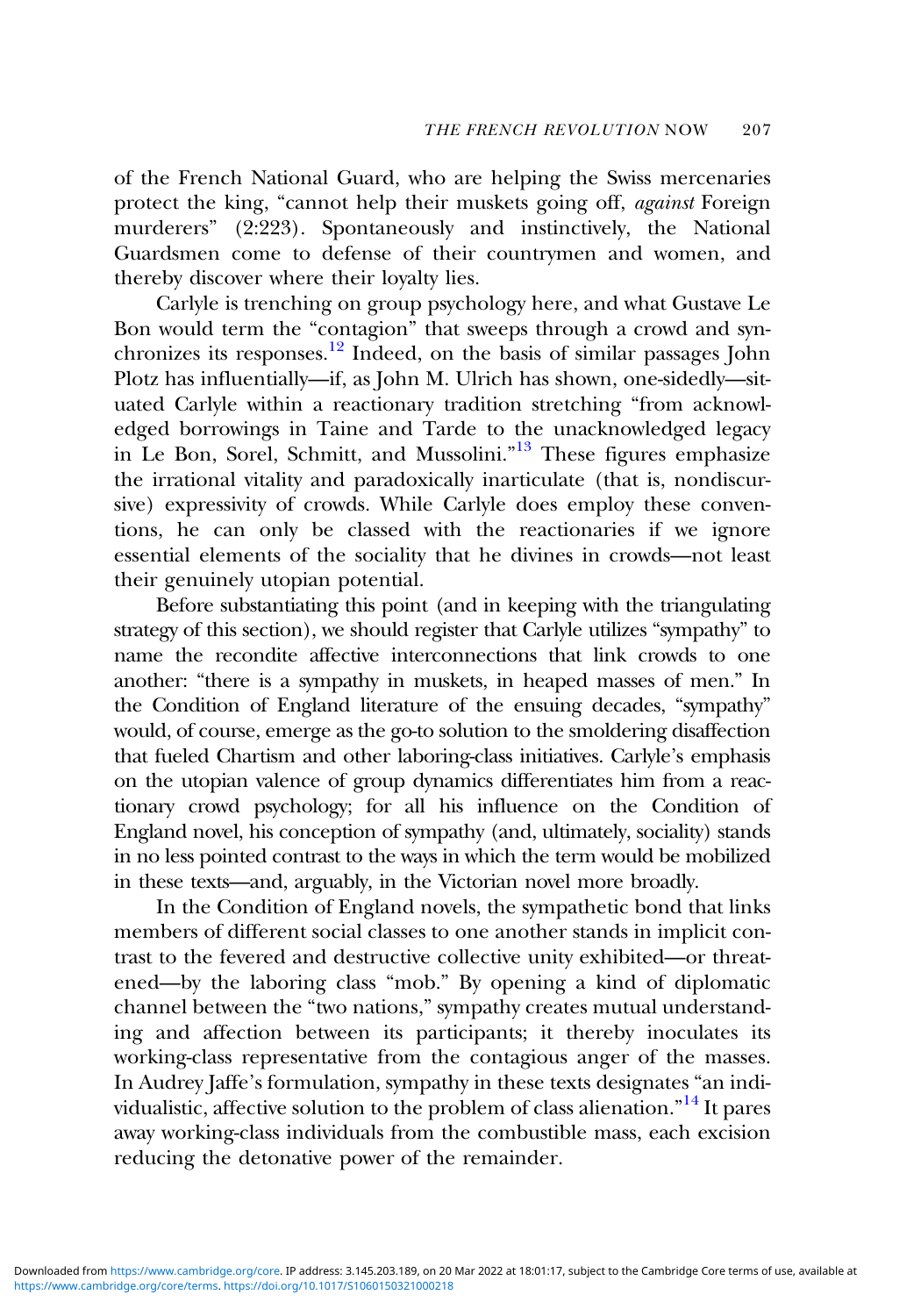208 VLC • VOL. 50, NO. 1

Far from obeying a logic of individualization, sympathy for Carlyle is a force that reveals occulted networks of affiliation that were already there, thrumming beneath the threshold of consciousness. Moreover, sympathy is the very opposite of a prophylactic against the transmission of destructive, "[d]aemonic" affect (2:185). A passage in "Signs of the Times" (1829) observes:

For there is still a real magic in the action and reaction of minds on one another. . . . It is grievous to think, that this noble omnipotence of Sympathy has been so rarely the Aaron's-rod of Truth and Virtue, and so often the Enchanter's-rod of Wickedness and Folly! No solitary miscreant, scarcely any solitary maniac, would venture on such actions and imaginations, as large communities of sane men have, in such circumstances, entertained as sound wisdom. Witness long scenes of the French Revolution, in these late times!<sup>[15](#page-16-0)</sup>

Sympathy's primacy in human affairs is "noble"; it possesses a miraculous, if rarely exercised, capacity to facilitate "Truth and Virtue." At one and the same time, it is an eldritch, undomesticable energy that fosters delusion and barbarity. Importantly, Carlyle does not map sympathy's potentiality for "wickedness and folly" onto the lower classes: rather, it afflicts entire communities—and, as his history will insist, nations. Little wonder that the Condition of England writers, who sometimes followed Carlyle to a fault, preferred the less volatile conceptions of sympathy—and, ulti-mately, sociality-on offer from William Wordsworth and Adam Smith.<sup>[16](#page-16-0)</sup>

Yet despite his fascination with the instinct-governed behavior of crowds and daemonic manifestations of sympathy, Carlyle cannot be assimilated to the reactionary company of Le Bon and Mussolini. An irreducibly Janus-faced phenomenon, sympathy retains its underutilized potential to ennoble and improve. Crucially, The French Revolution is salted with episodes in which sociality shows its beneficent face. Consider the spate of oath-taking that sweeps through France in late 1789 as citizens, inspired by hope and faith in "the Gospel according to Jean Jacques [Rousseau]," swear vows of brotherhood and fidelity to one another (2:30). Despite his low opinion of Rousseau's thought and amused condescension to Gallic theatricality, Carlyle writes with warmth of their enthusiasm: "Sweetest days, when (astonishing to say) mortals have actually met together in communion and fellowship; and man, were it only once through long despicable centuries, is for moments verily the brother of man!" (2:35). At the revolution's epicenter, Parisians behave with a "good-heartedness and brotherly love . . . as was not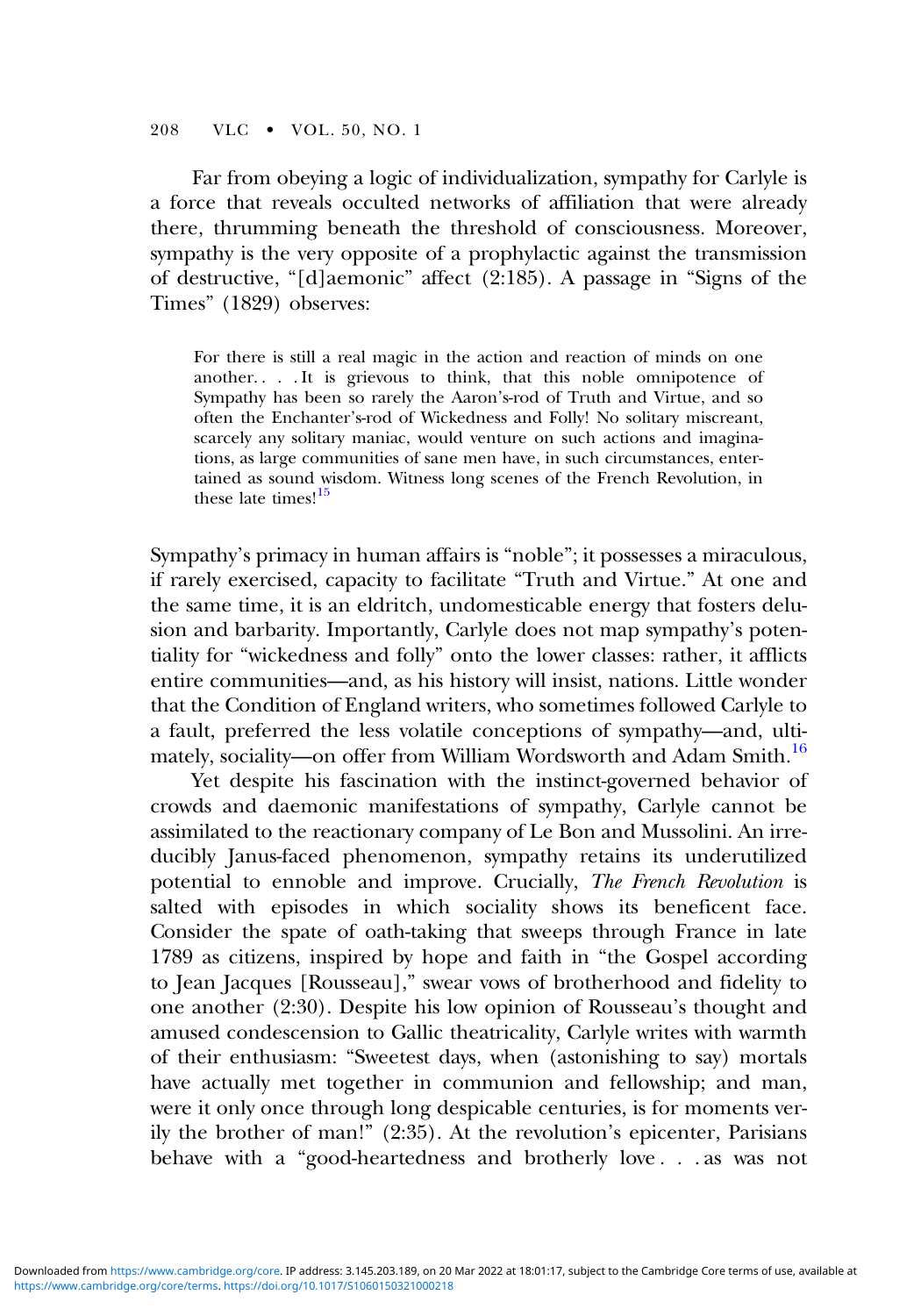witnessed since the Age of Gold" (2:43–44). In such moments, the utopian potential of sympathy—which I explore in greater depth in my third section—becomes tantalizingly visible.

In his conception of humanity's "gregarious nature" as in much else, Carlyle "belongs to a sect of his own" (3:88; to Jean Carlyle Aitkin, January 26, 1850, CLO). It rests upon a conviction that he had confided in his notebook: "Man is a Spirit; invisible influences run thro' Society, and make it a mysterious whole, full of Life and inscrutable activities and capabilities. Our individual existence is mystery; our social still more—.<sup>"[17](#page-16-0)</sup> Our individuality is not merely an epiphenomenon. But the membrane that demarcates our personhood and separates it from the "mysterious whole" of the living social totality is soap-bubble thin and exceedingly porous. Ultimately, scenes of collective action in The French Revolution are intended to show that monadic individualism, at once paradigm and ideal of a burgeoning Victorian liberalism, are illusory.

#### 2. THE ART OF INSURRECTION

We are now better positioned to contend with the most audacious formal innovation of The French Revolution: its use of collective forces as its principal narrative agents. Rather than writing "great man" history, or mobilizing typifying characters who represent larger sociological entities in the manner of Walter Scott, Carlyle consistently employs synecdochal personification to depict the ideological loyalties and instinctual drives that animate the revolutionary climacteric.<sup>18</sup> "Royalism" and "Patriotism"; "Rumour" and "Hunger"; "Girondism" and "Sansculottism"—these and dozens of other supra-individual forces welter and crash against one another, with the destiny of France, Europe (and, Carlyle implies, humanity) hanging in the balance.

Here, we may profitably return to the siege of the Tuileries Palace, and the Swiss guards' doomed stand against the enraged Patriots:

Gladly would the Swiss cease firing: but who will bid mad Insurrection cease firing? To Insurrection you cannot speak; neither can it, hydra-headed, hear. The dead are dying, by the hundred lie all around; are borne bleeding through the streets, toward help; the sight of them, like a torch of the Furies, kindling Madness. Patriot Paris roars; as the bear bereaved of her whelps. On, ye Patriots: Vengeance! Victory or death! There are men seen, who rush on, armed only with walking-sticks. Terror and Fury rule the hour. (2:224)

Due to the "ambient atmosphere of Transcendentalism and Delirium" that enshrouds France, collective forces coalesce and spill into the streets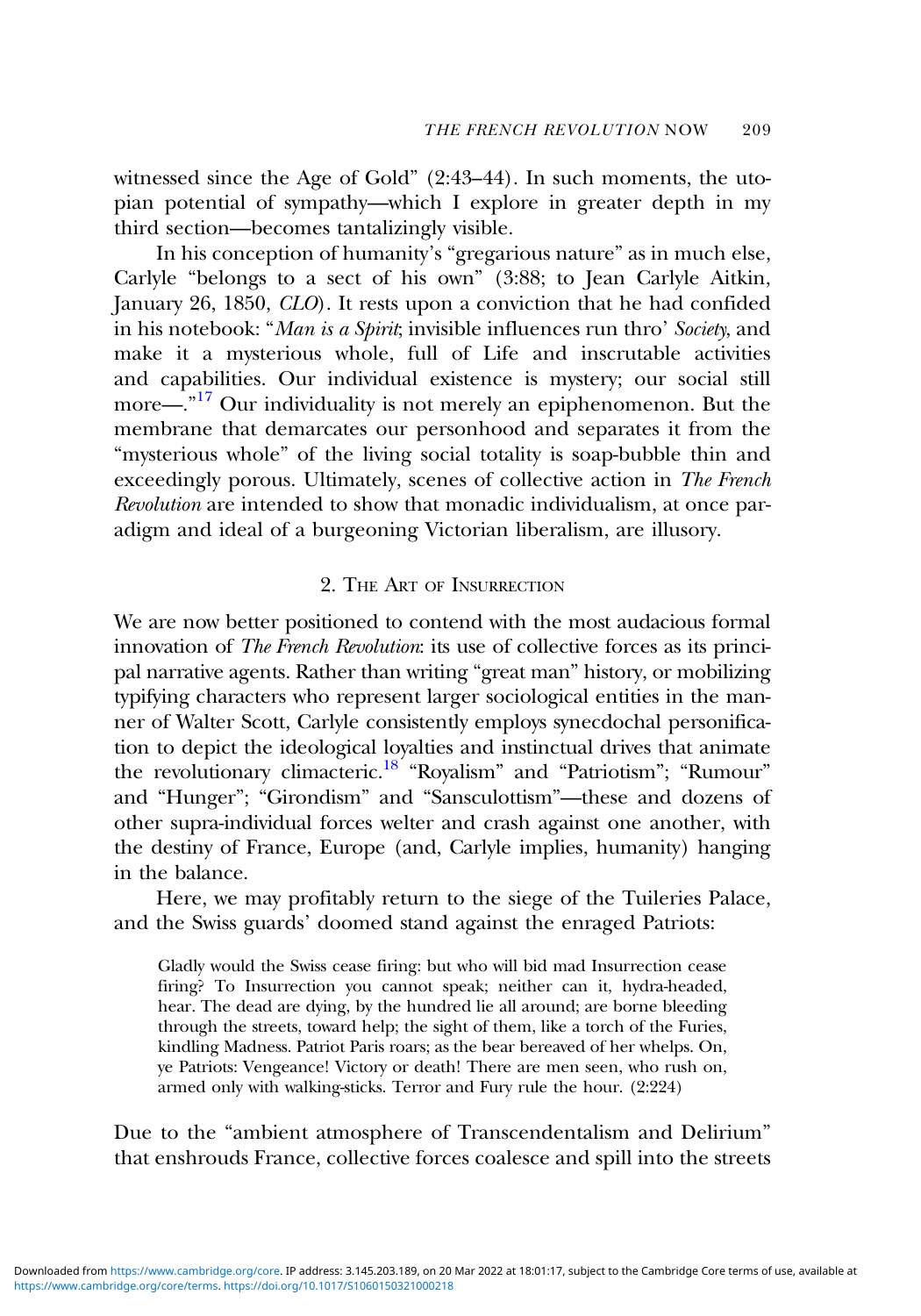at the slightest provocation (3:92). As impassioned crowds surge toward their object, they supervene individual subjectivities, drawing them into the living cataract.<sup>[19](#page-17-0)</sup> "Volition bursts forth involuntary-voluntary; rapt along," Carlyle editorializes. "[T]he movement of free human minds becomes a raging tornado of fatalism, blind as the winds" (3:93). Thus in the above passage, "men armed only with walking-sticks" hasten to join the fray, impelled by circumambient "Patriotism" and "Madness" to throw themselves, suicidally, against the Swiss lines.

The French Revolution conveys the imperious gravitational pull of these collective entities through a battery of stylistic techniques, including copious use of the imperative and the first-person plural, its celebrated elemental imagery, and great swaths of unattributed, "polyphonic discourse."<sup>[20](#page-17-0)</sup> Cumulatively, these devices make the experience of reading The French Revolution cacophonous and more than a little uncanny. Because the chief actants are collective entities, the narrative is consistently deindividualized; because they are synecdochally personified abstractions, they are frequently decorporealized as well. In the crowd scenes, especially, we seem to peer into an abyss of seething elemental forces—"spectral yet real"—that lie just beneath the placid film of the everyday  $(1:146)$ .<sup>[21](#page-17-0)</sup> For all his influence on novelists, Carlyle's rejection of the sovereignty of the individual and the substantiality of the sensuously available world remained fundamentally unassimilable, lest the novel relinquish what are arguably its fundamental constituents: integral characters and empirically knowable settings.

Indeed, The French Revolution may be the last significant attempt before the high modernists to develop a narrative alternative to the novel and its conventions.<sup>[22](#page-17-0)</sup> Carlyle embraces "fact" rather than "fiction" (or, more supplely, "True Fiction"), even as he takes a prenovelistic mode, the Homeric epos, as the appropriate model for "the Artist in History."<sup>[23](#page-17-0)</sup> In his bid to restore a sense of *mysterium tremendum* to mundane existence, Carlyle pushes beyond everyday life, the novel's great subject matter, both thematically and epistemologically. Thematically, his subject is "the most remarkable transaction in these last thousand years"—the annihilation of France's ancien régime and the closing of the feudal epoch in "World-History" (1:164, 1:9). Epistemologically, The French Revolution seeks to lay bare humankind's infinite heights and fathomless depths, which, in pacific times, custom and habit largely succeed in papering over (1:31). As the affective pitch of the nation rises unbearably, the populace is thrust beyond the realm of "visual Appearances": the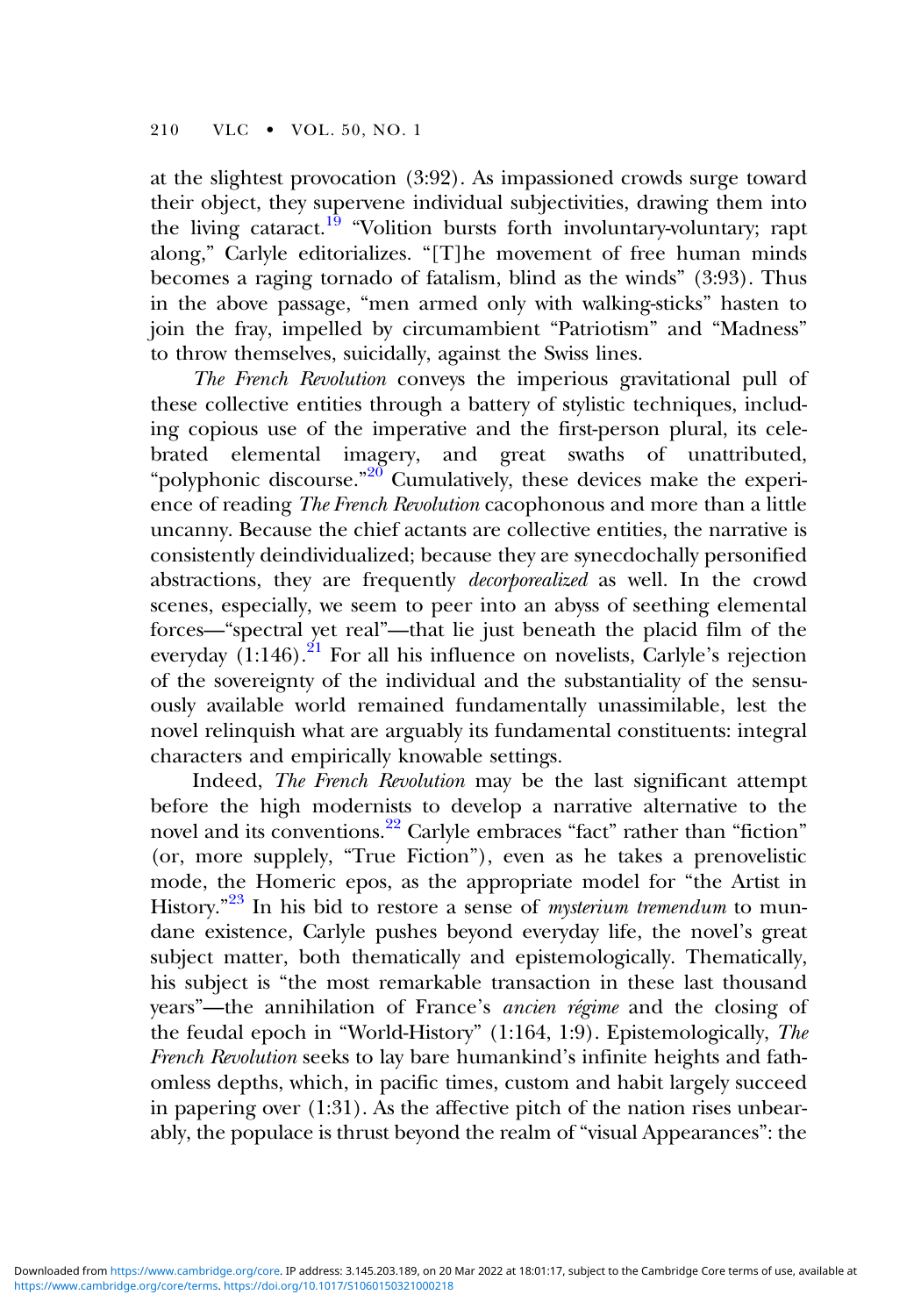experiential barriers that the novel, in its epistemic commitment to the everyday, treats as coextensive with reality itself (2:119).

But what about "hero-worship" and Carlyle's lamentable preoccupation with great men? The great Russian revolutionary and populist Alexander Herzen coyly observed that the author of The French Revolution possessed a clearer and more profound understanding of social relations than Carlyle himself.<sup>[24](#page-17-0)</sup> One of the ways that Herzen's dictum holds true is that the great men Carlyle's history extols prove no more capable of steering events than anyone else. While The French Revolution alludes to three great men (elsewhere identified as Comte de Mirabeau, George-Jacques Danton, and Napoleon Bonaparte) and makes sporadic gestures to the hero theory, neither the events that Carlyle chronicles nor his own artistic integrity will cooperate with this scheme  $(2:109)$ .<sup>[25](#page-17-0)</sup> Frequently, the roused collectivities that are the primary agents of his narrative simply dragoon a leader as a kind of figurehead. (In one representative case, a veteran of the siege of the Bastille finds himself, in a delicious oxymoron, the "impressed-commandant" of a group of starving women marching upon Versailles [1:205].) Carlyle is reduced to expressing his belief in the shaping agency of heroes in a series of increasingly plaintive counterfactuals. Great men notwithstanding, the revolutionary conflagration will burn "till the fuel be all done" (1:178).

## 3. SANSCULOTTISM: UTOPIANISM "TOPSYTURVIED"

Thus far, I have sought to foreground what is distinctive about The French Revolution, both thematically and formally. But the key to the larger significance of Carlyle's masterpiece—and its especial contemporary relevance—is to be found in his letters. Here, Carlyle clarifies that he is not writing a chronicle of the French Revolution per se but a "History of Sansculottism" (to Ralph Waldo Emerson, February 3, 1835, CLO). Striking a self-conscious, if self-deprecating, epic note in the history itself, he reiterates this intention: "The 'destructive wrath' of Sansculottism: this is what we speak, having unhappily no voice for singing" (1:163).

The sansculottes ("without breeches") were, of course, plebeian, usually urban, revolutionaries. But, acting the faux-naïf, Carlyle takes the term literally as referring to France's impoverished "twenty to twentyfive millions" (1:27). Even with this prodigious expansion of its referent, however, "Sansculottism" cannot be equated with the social stratum it designates. Indeed, Sansculottism possesses a surfeit of referents in The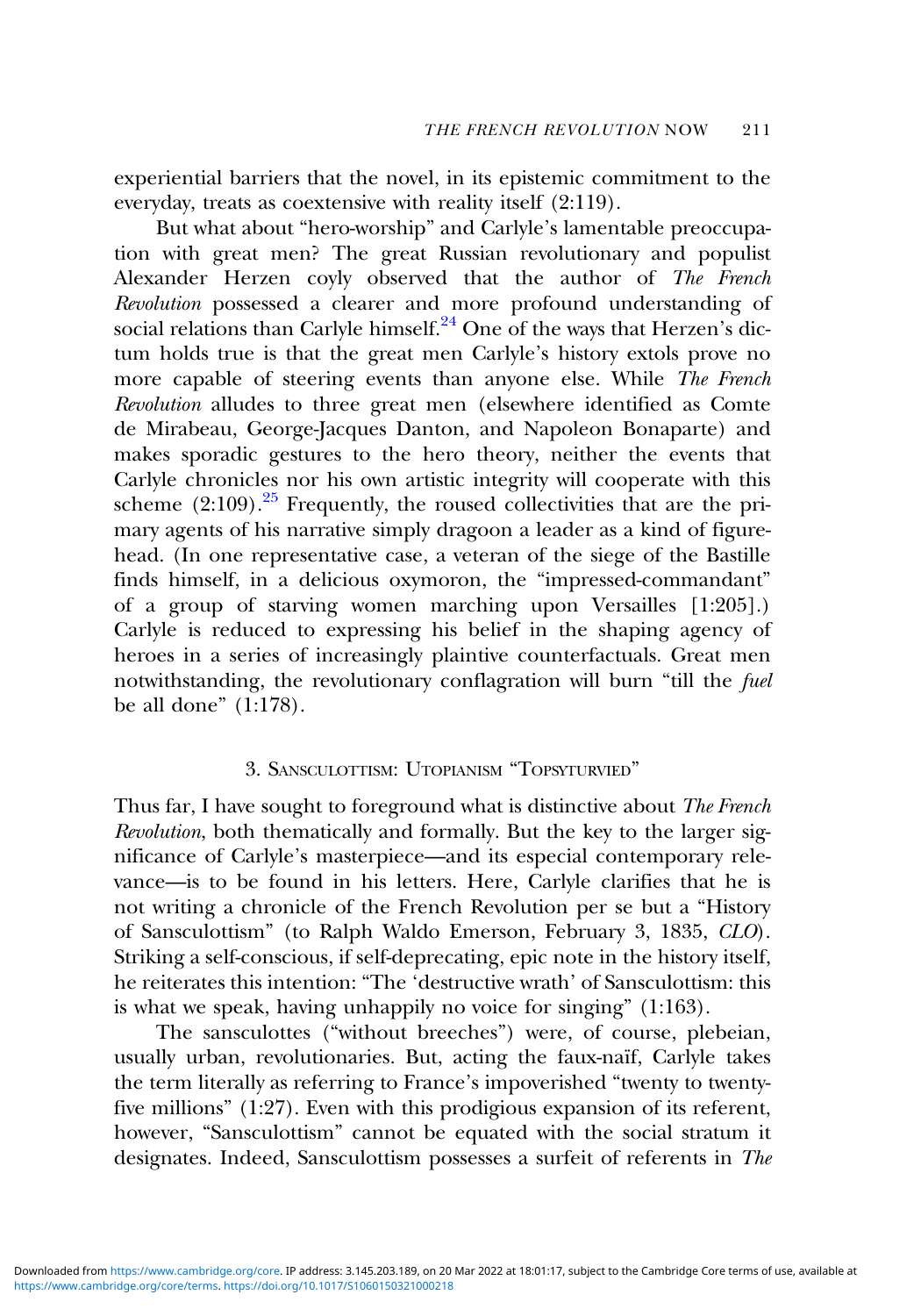French Revolution: it is a popular uprising nurtured by hunger and fear; a visible sign of the existence of a just, if vengeful, God; and an implacable force of negation, incinerating everything that is corrupt or superannuated. Above all, Sansculottism is evidence of hope. Specifically, it is the most concentrated expression of the broader Gallic belief "in the possibility, nay certainty and near advent, of a universal Millennium, or reign of Freedom, Equality, Fraternity," a "Fraternal Heaven-on-Earth" (3:90, 3:91). As such, Sansculottism is ultimately a manifestation of utopian desire, in the strictest sense of that term: the yearning for an earthly paradise that is achieved by dint of human effort. $26$ 

To be sure, Carlyle considers the manifest content of this utopian desire—longing for a Rousseauvian constitutional republic—chimerical. Consequently, he depicts Sansculottism as a form of inverted, or negative, utopianism. This becomes explicit in his analysis of its culmination, the Reign of Terror. $27$  "Transcendental despair was the purport of it," he writes, "though not consciously so. False hopes, of Fraternity, Political Millennium, and what not, we have always seen: but the unseen heart of the whole, the transcendental despair, was not false; neither has it been of no effect" (3:157). Unbeknownst to its bearers, Sansculottism is at "heart" an expression of hopelessness and a refusal to remain acquiescent in the "Untruth of an Existence" that is France's superannuated feudal order. Far from disproving Sansculottism's utopian essence, however, its mooring in "transcendental despair" confirms it. For "[d]espair, pushed far enough, completes the circle, so to speak; and becomes a kind of genuine productive hope again"  $(3.157)$ .<sup>[28](#page-18-0)</sup> France has been turned upside down by revolution; appropriately, the utopian impulse is itself "Topsyturvied" and must undergo further development to right itself (2:42).

The reader must wait until The French Revolution's last chapters, and the definitive suppression of the Sansculottic phenomenon, to witness the completion of this figurative circle. "So dies Sansculottism, the body of Sansculottism; or is changed," Carlyle intones after the failed Insurrection of Prairial (1795), and one final breach of the legislative assembly (3:236). However, "[t]he soul of it still lives; still works far and wide, through one bodily shape into another less amorphous, as is the way of cunning Time with his New-Births:—till, in some perfected shape, it embrace the whole circuit of the world!" (3:236). The "body" of Sansculottism must expire before its "soul" can undergo dialectical reversal, becoming (productive) hope rather than (destructive) despair. And the object of this utopian hope is for nothing other than the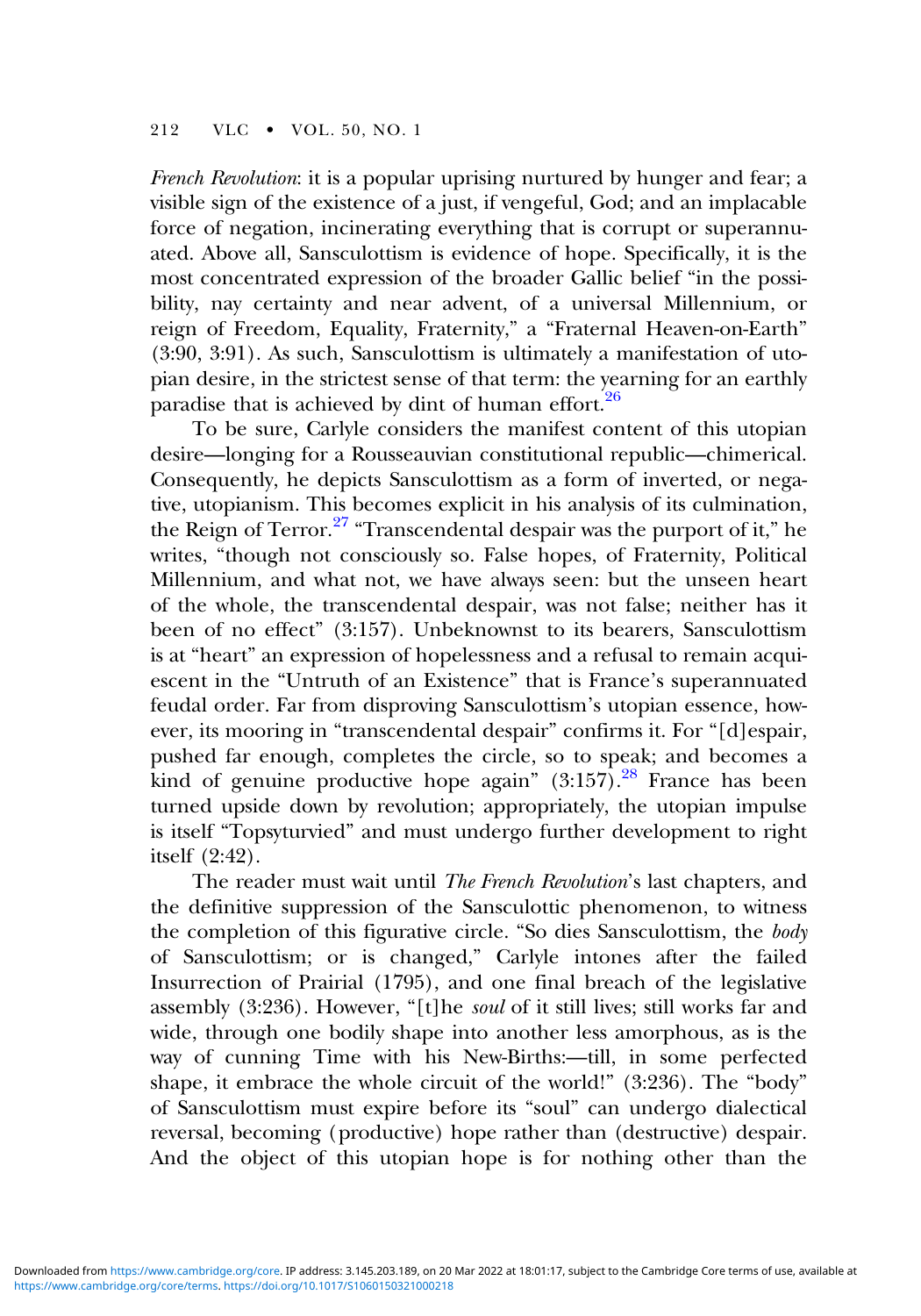successful reembodiment of the spirit of Sansculottism "in some perfected shape," which will enable it to conquer the world pacifically, through fraternal "embrace" rather than genocidal terror at home and military occupation abroad.

The precise content of Sansculottism's ultimate, world-embracing form cannot be known in advance, but "innumerable inferences" may nonetheless be drawn that confirm its utopian vocation (3:238). Assessing the movement's legacy, Carlyle avers that "the wise man may now everywhere discern that he must found on his manhood, not on the garnitures of his manhood. He who, in these Epochs of our Europe, founds on garnitures, formulas, culottisms of what sort soever, is founding on old cloth and sheepskin, and cannot endure" (3:237). During its brief incarnation, Sansculottism demonstrated that outward semblance and antiquated symbols of authority are anathema to it; it sought the "Total Destruction of Shams from among men" (2:141). Consequently, we may surmise that when Sansculottism achieves its final embodiment, all human contrivances will rest upon veracity and substance; or, in Carlyle's distastefully masculinist (and internally disso-nant) idiom, on "manhood."<sup>[29](#page-18-0)</sup>

Of course, Sansculottism appeared in France in its "primary amorphous shape," not this culminating, perfected form (3:237). In keeping with its identity as an expression of negative, "topsyturvied" utopianism, Sansculottism realizes itself as apocalypse, instigating a "modern Armageddon."<sup>[30](#page-18-0)</sup> In this despair-driven, annihilative form, Sansculottism proves incapable of inaugurating a new era; it can only destroy. Its apocalyptic cleansing plunges Europe into a "Post-Sansculottic transitionary state"—an interstitial age between the demise of a now-obsolete feudalism and the birth of a new social dispensation (3:239). The French Revolution thus provides a retroactive genealogy of the influential topos of the "age of transition" that Carlyle and J. S. Mill had promulgated half a decade earlier, which construes the present as a liminal period between the eclipse of a defunct social order and the dawn of a new one. "[I]t is an empty World!" the history's concluding, "ex-post-facto" prophecy declares, "wo to them that shall be born then!"  $(3.245)$ .<sup>[31](#page-18-0)</sup>

It is important to note that Carlyle has executed a kind of bait-and-switch here, the identification of which will return us, unexpectedly but inexorably, to the crisis of political legitimacy that menaces America, Britain, and liberal regimes around the world. Throughout The French Revolution, Carlyle speaks of the death of feudalism and the birth of democracy in one breath: "the baptism day of Democracy" and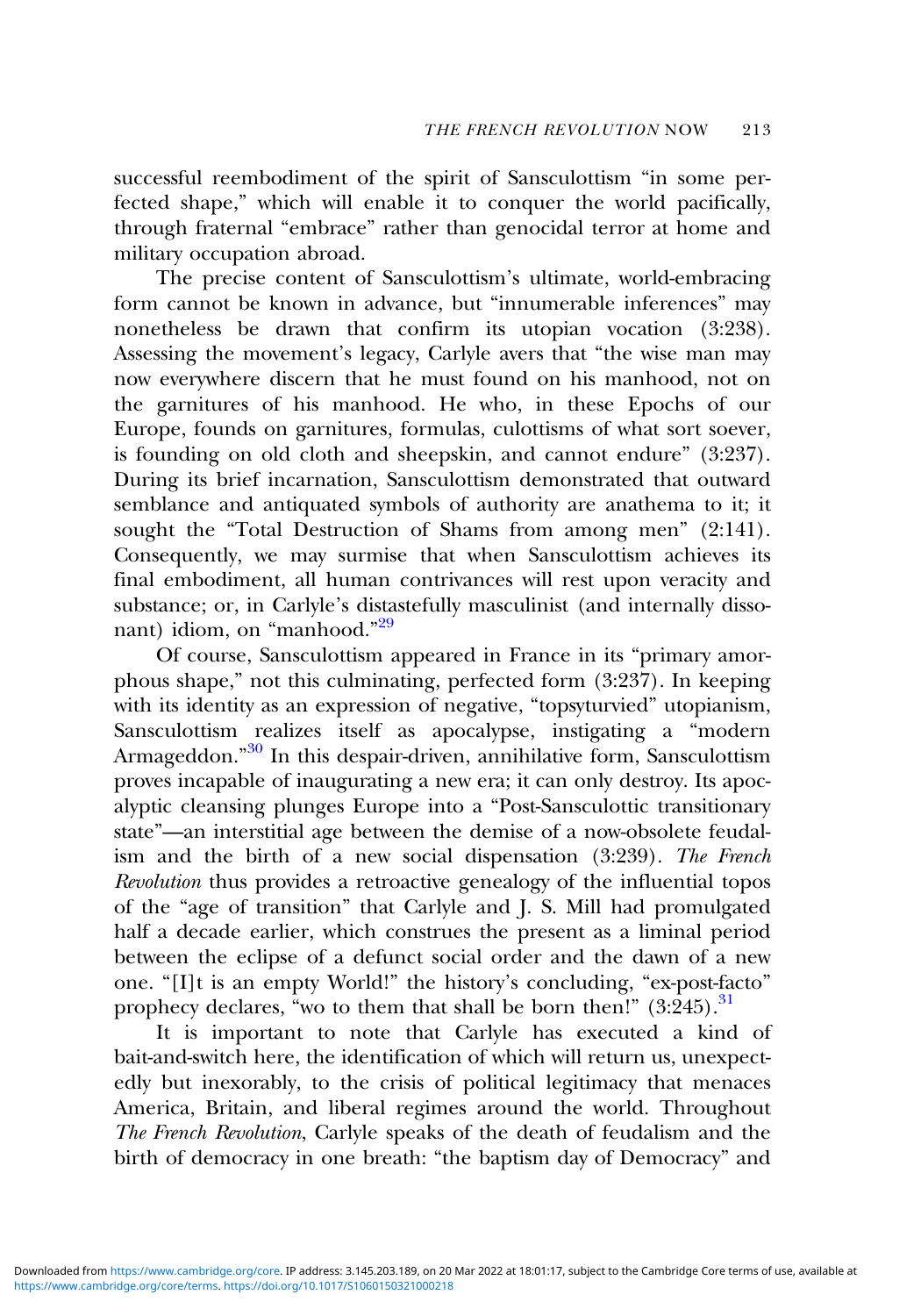"[t]he extreme-unction day of Feudalism" are one and the same  $(1:102)$ . But the reader discovers in the text's culminating pages that democracy, far from being the epochal successor to feudalism, is an interregnum, a "Post-Sansculottic transitionary state" likely to last a mere "[t]wo centuries" (1:102). Here Carlyle's notoriously jaundiced view of democracy, which become ever more pronounced as he aged, rears its head. While his skepticism stems from many sources, The French Revolution emphasizes the tendency of parliaments to bog down in intractable debate. Parliamentary representatives "with motion and counter-motion, with jargon and hubbub, cancel one another . . . and produce, for net-result,  $zero$ <sup>"</sup> (1:167). Due to this inertia, Carlyle would eventually conclude, democracy is tantamount to "No-government" and can only survive "briefly, as a swift transition towards something other and farther."<sup>[32](#page-18-0)</sup> In short, democracy is the ideologico-institutional correlative of a transitional age devoid of legitimate sources of authority.

Given its interstitial character, this era of democracy might equally be termed the "Pre-Sansculottic transitionary state," since it designates the period in which the soul of Sansculottism struggles to achieve perfection, transmigrating from "one bodily shape into another" as it works toward its final, world-embracing form. Although its institutional integuments could only develop historically, Carlyle had no doubt about the principles that would animate a perfected Sansculottism. In Sartor Resartus (1836), he had prophesied "Industrialism and the Government of the Wisest" and declared the maxim "La carrière ouverte aux talen $[t]$ s," of which Napoleon was the flawed avatar, "our ultimate Political Evangile, wherein alone can Liberty lie."<sup>[33](#page-18-0)</sup> Between its evocation of Abbot Sampson's take-charge leadership of the monastery at Bury St. Edmunds and paeans to the Captains of Industry, the same social ideal is adumbrated, "in a circuitous way," in Past and Present (1843), the work customarily taken as marking the terminus of Carlyle's progres-sive period.<sup>[34](#page-18-0)</sup> A steam-driven "Aristocracy of Talent," imbued with a strong social-paternalist ethos, constituted Carlyle's most palatable vision of the social millennium.[35](#page-18-0)

We are, I trust, too sensitized to the injustices of meritocracy to find Carlyle's idiosyncratic Tory-radical utopianism seductive.<sup>36</sup> Nor is his scorn for democracy likely to strike a chord with readers of this journal, whatever its superficial appeal as a criticism of parliamentary gridlock. Indeed, between his impatience with democratic proceduralism and his history's euphoric delineation of the comeuppance of a supercilious and out-of-touch governing class, it is not difficult to map Carlyle onto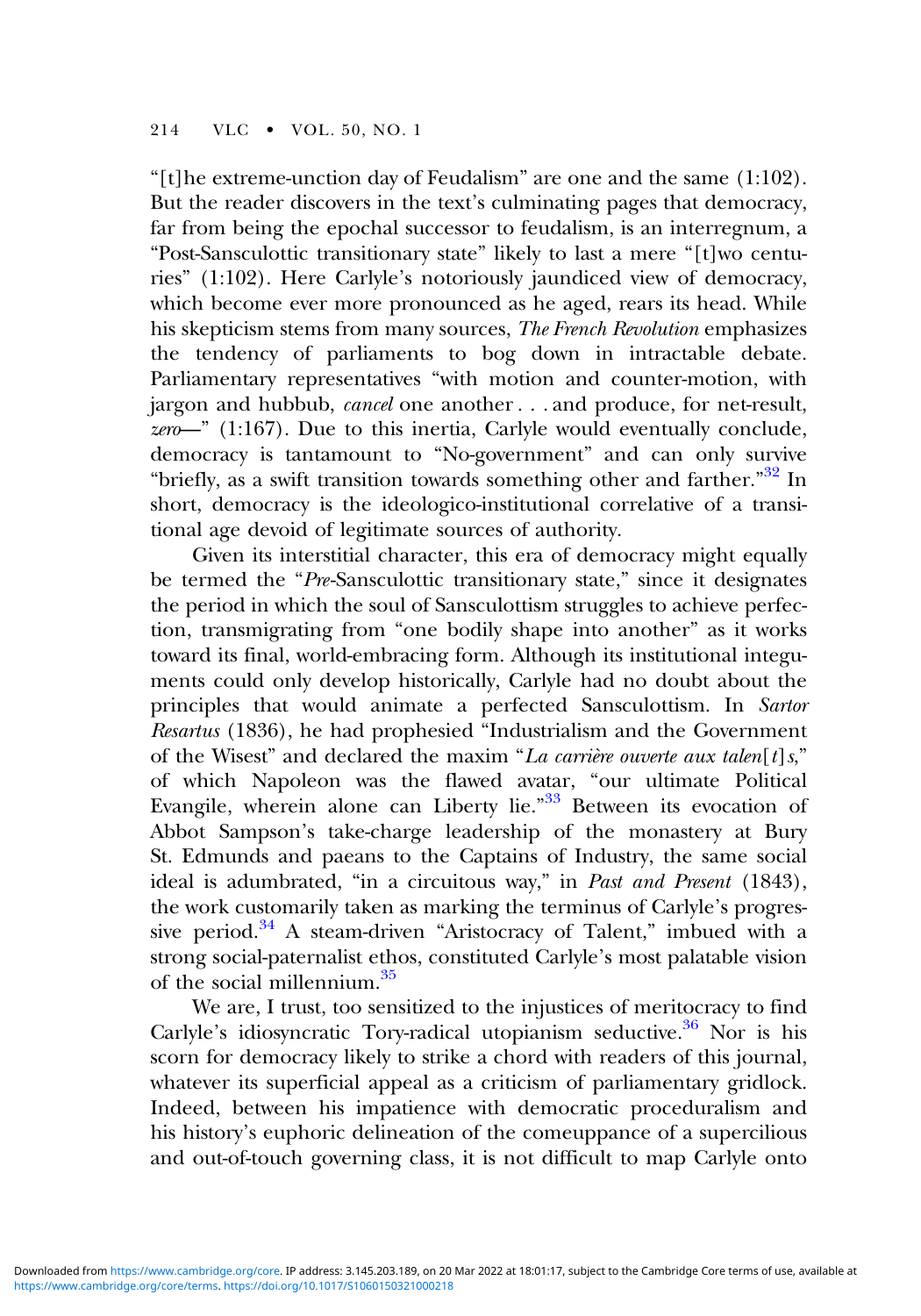contemporary manifestations of populist rage at self-dealing elites. Exquisitely attuned to the vitality of symbols, Carlyle would almost certainly view the sacking of the United States Capitol as an indication of "a Symbol well nigh superannuated"—and, consequently, a social order approaching its latter days.<sup>37</sup> Yet notwithstanding such affinities to the popular right, it is difficult to imagine that Carlyle would be taken in by such self-evident quacks as Boris Johnson and Donald Trump, or that he would have mistaken the mob that stormed the Capitol for an uprising of the demos, rather than the peculiar combination of militia fever dream and petty-bourgeois temper tantrum that it was.<sup>[38](#page-18-0)</sup>

What is, I think, ultimately a more productive resonance between The French Revolution and our own moment is Carlyle's conviction that the liberatory promise of Sansculottism is not only unfulfilled, but that in an important sense it has been betrayed. A salutary element of Carlyle's antipathy to democracy is that it granted him a proto-Marxist insight into the plutocratic ascendancy that its instantiation abetted. The penultimate chapter of The French Revolution renders explicit the connection between the liquidation of feudalism and the emergence of an oligarchical capitalism:

Evangel of Jean-Jacques, and most other Evangels, becoming incredible, what is there for it but to return to the old Evangel of Mammon? Contract-Social is true or untrue, Brotherhood is Brotherhood or Death; but money always will buy money's worth: in the wreck of human dubitations, this remains indubitable, that Pleasure is pleasant. Aristocracy of Feudal Parchment has passed away with a mighty rushing; and now, by a natural course, we arrive at Aristocracy of the Moneybag. It is the course through which all European Societies are, at this hour, travelling. Apparently a still baser sort of Aristocracy? An infinitely baser; the basest yet known! (3:239)

Writing a generation after the revolution, Carlyle comes to the sobering conclusion that its sacrifices, outrages, and acts of heroism have abetted a revival of "the old Evangel of Mammon." With the discrediting of more ambitious "Evangels" and the exhaustion of feudalism's legitimacy, Europe lapses into the market-mediated pursuit of pleasure. $39$  In such a dispensation, the wealthy are, ipso facto, the "aristocratic" class, enjoying alike the most resources and the greatest social prestige. Democracy, a self-canceling mode of governance—"producing for net-result, zero" offers no effective check on their power. $40$  Practically and ideologically, the Aristocracy of the Moneybag reigns triumphant.

Compounding this irony, the reader of *The French Revolution* has seen this show before. In the above-quoted characterization of the state of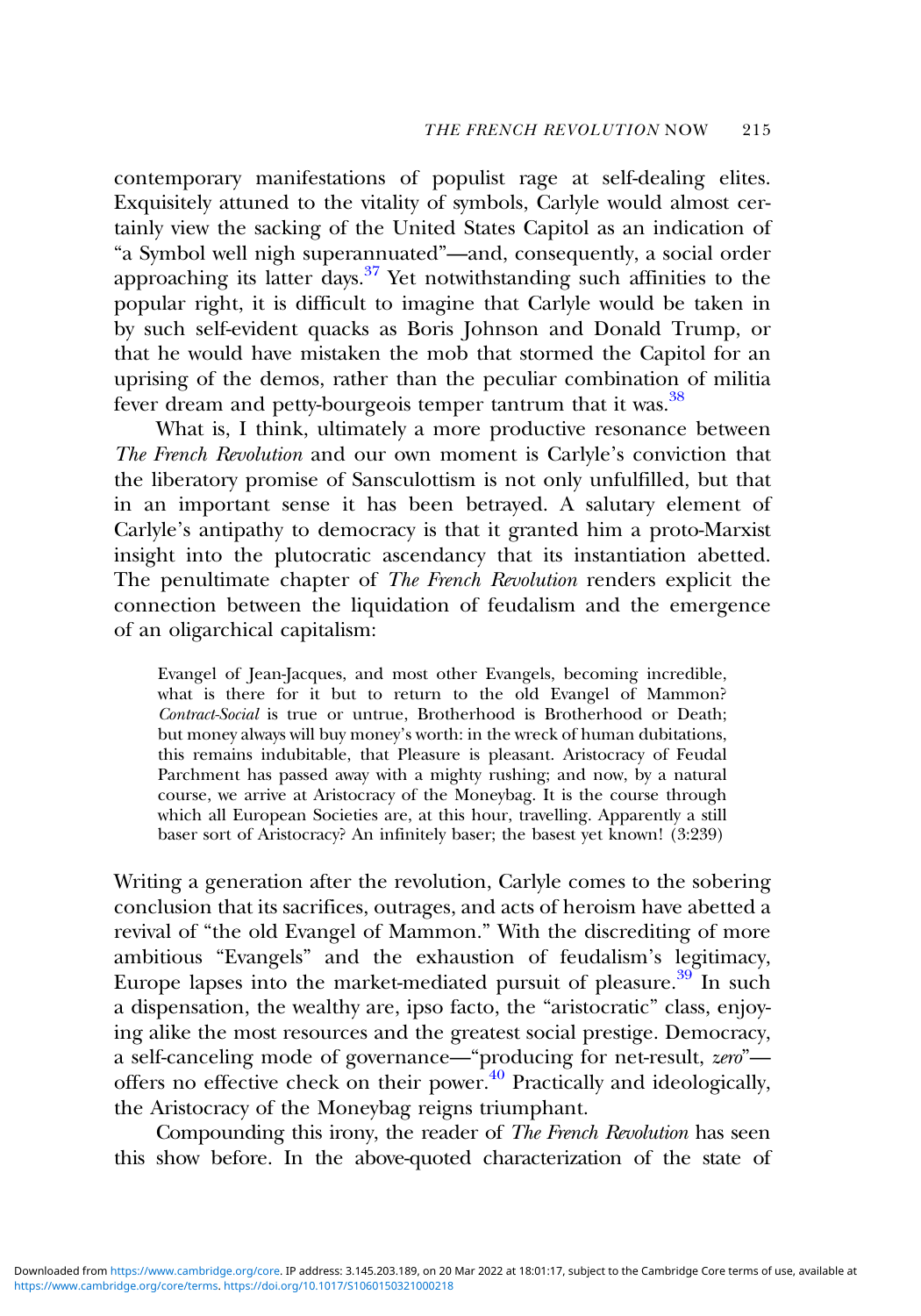"European Societies" in the mid-1830s, Carlyle self-consciously reprises his description of the Girondin phase of the revolution. The Girondins (lauded by Macaulay, J. S. Mill, and other liberals) briefly enjoyed power before being purged by the more militant, demotic, and egalitarian Jacobins. Sneeringly, Carlyle describes the Girondin "formula" as "a respectable Republic for the Middle Classes" (3:87). The Girondins "are as strangers to the People they would govern"—the very people whose uprisings against the ancien régime made their faction's ascent to power possible (3:104). They combine this snobbery with ideological commitment to "free-trade" and economic liberalization (3:108). Accordingly, Carlyle complains that "Feudal Fleur-de-lys had become an insupportably bad marching banner, and needed to be torn and trampled: but Moneybag of Mammon (for that, in these times, is what the respectable Republic for the Middle Classes will signify) is a still worse, while it lasts" (3:88). In a dreary anticlimax, the Europe of the 1830s—and Carlyle is of course thinking of post– Reform Bill Britain as well as post–July Revolution France—finds itself in a social order highly reminiscent of the revolution's Girondin phase. Superseded during the revolution itself, Girondism nonetheless enjoys its own reembodiment in the bourgeois commercial republic.

One does not have to swallow all of Carlyle's arguments, nor ignore the manifold differences between the oligarchic republics of the 1830s and contemporary articulations of the same governmental form, to feel a twinge of recognition at this critique. In the United States, the Republican Party's programmatic efforts to limit the franchise endeavor to keep the republic "respectable"; that is, propertied and white. $41$  The normalization of the filibuster in the Senate—effectively meaning that any legislation requires sixty votes, rather than a simple majority, to pass—has done much to diminish Congress's legislative "net-result."<sup>[42](#page-19-0)</sup> But the most resonant similarity between these two dispensations is the untrammeled power of the monied classes.

Indeed, I believe that reading The French Revolution as (among much else) a genealogy of oligarchical capitalism compels us to reassess the significance of the January 6 insurrection. To be sure, the feelings of horror, outrage, and sorrow that the Capitol invasion evoked are and were amply warranted. But the pervasive rhetoric of "sacrilege" and "desecration" mobilized in its aftermath demands more scrutiny. The understandably emotional Senate majority leader, Chuck Schumer, struck the keynote in a speech the very evening of the sixth, lamenting that "[t]his temple to democracy was desecrated, its windows smashed, our offices vandalized."<sup>[43](#page-19-0)</sup> According to this soon-to-be ubiquitous narrative,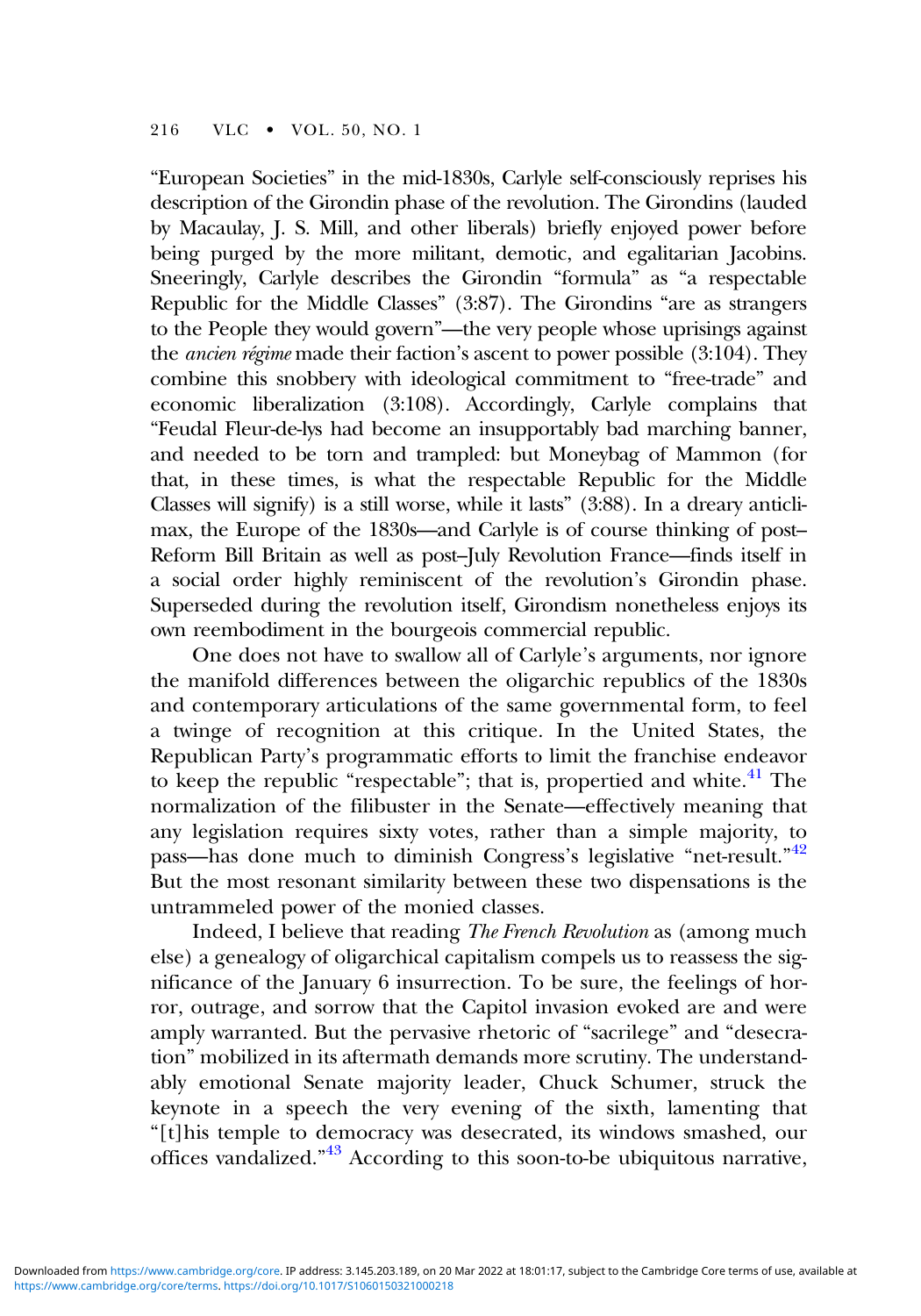<span id="page-15-0"></span>the unmistakably juvenile acts of vandalism—petty thievery, graffitiing, smearing of feces—committed by conspiracy-theory-addled rioters profaned the "hallowed halls" of the national civic religion. $44$  If, in a Carlylean vein, we accept that the Capitol is indeed a holy site, this account nonetheless works to efface previous acts of desecration by implying that the "temple of democracy" was undefiled *until* the insurrectionists' spectacular incursion. In its singularity and its garishness, the sacking of the Capitol provides a doubly misleading foil to the thoroughly routinized buying of legislative influence that is the Aristocracy of Moneybag's own distinctive mode of profanation.<sup>[45](#page-19-0)</sup> This systematic corruption is surely a far graver cause of concern than any riot, no matter how symbolically fraught, because it fosters anomie, disaffection, and resentment: the "ambient atmosphere" in which cynical disengagement and demagogic opportunism alike flourish.

To our own sorrow, the ascendancy of oligarchical republics that The French Revolution describes remains deeply pertinent to twenty-firstcentury liberal societies. But then, so too does Carlyle's conviction that Sansculottism will, in some refined form, eventually carry all before it. "Liberty, Equality, Fraternity, these are the words; enunciative and prophetic. Republic for the respectable washed Middle Classes, how can that be the fulfilment thereof?" (3:87). The French Revolution is over, but the history of Sansculottism most certainly is not.

#### **NOTES**

I wish to thank Danny Hack and Rachel Ablow for their contributions to this essay. Thanks as well to Elizabeth Helsinger for introducing me to The French Revolution, Ian Duncan for guiding my early work on it, and the community of Carlyle scholars (Jane Welsh as well as Thomas!) for nurturing my development over many years.

- 1. The French Revolution: A History in Three Volumes, edited by Mark Cumming and David R. Sorensen, 1:165. Subsequent references to this edition are noted parenthetically in the text. A paperback with the same scholarly established text (with a slimmer, but still useful, apparatus) may be found in The French Revolution, edited by David R. Sorensen and Brent E. Kinser. The fullest study of Carlyle's history is Cumming, Disimprisoned Epic.
- 2. Macaulay, "A Speech," 25.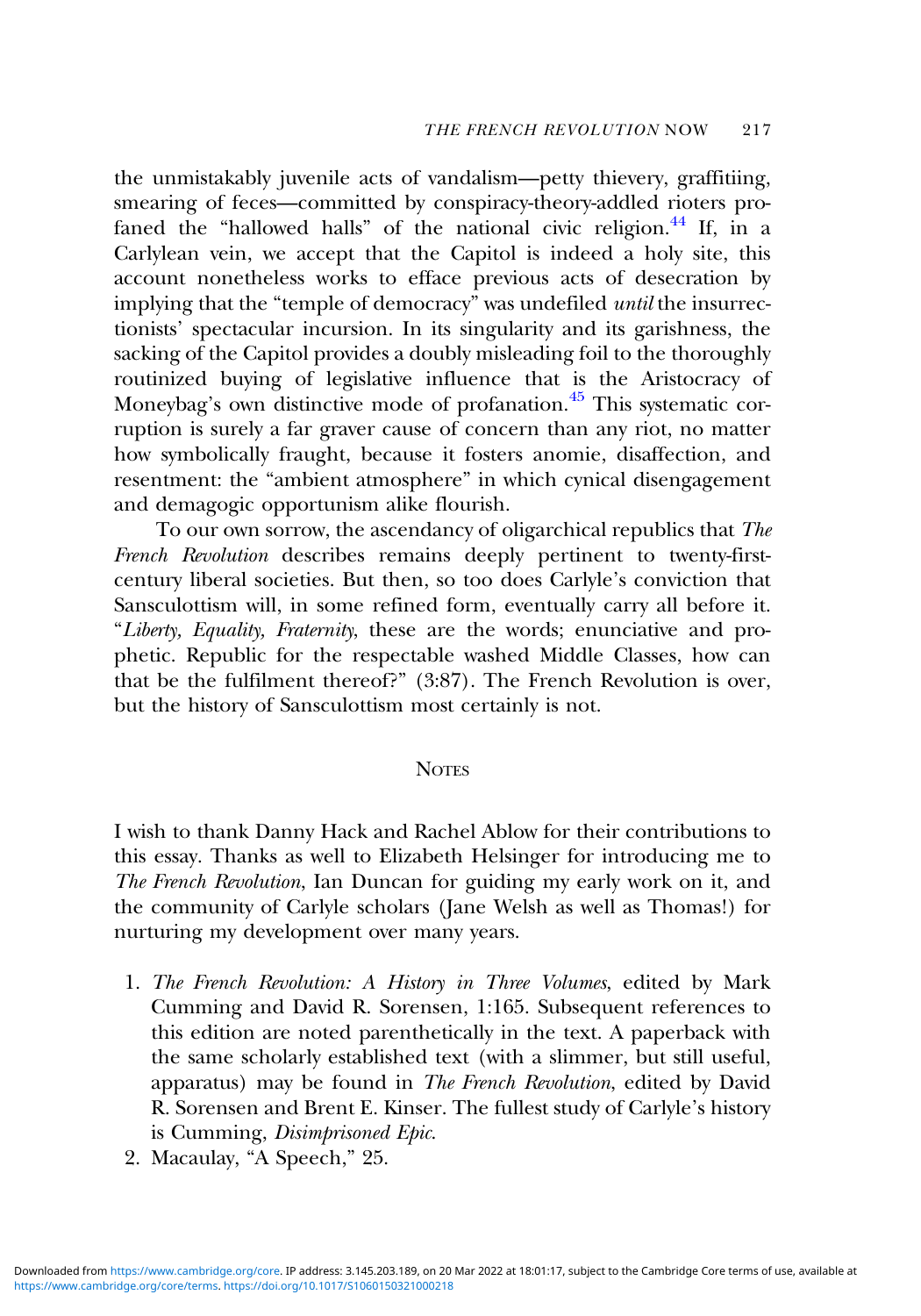#### <span id="page-16-0"></span>218 VLC • VOL. 50, NO. 1

- 3. Martineau, History, 2:704. Dickens claimed to have read the French Revolution five hundred times, yet he conscientiously read it again before assaying *Bleak House*. See Arac, *Commissioned Spirits*, 116–38.
- 4. Note that this charge of Manicheanism is leveled by stalwarts of the traditional left as well as conservatives. See, for example, Judis, "AWarning."
- 5. Morrison, "Kelvingrove Statue."
- 6. Tennyson, "Thomas Carlyle," 33.
- 7. Smith, review of Past and Present, 133. This "good" is traditionally conceived diachronically and mapped onto a distinction between a young (innovative, humane, hopeful) and old (rote, despotic, despairing) Carlyle. But this unevenness may also be understood synchronically, as observable in any one of his texts.
- 8. Carlyle to Alexander Carlyle, April 23, 1837, in Carlyle Letters Online [CLO]. Subsequent references to this edition will appear parenthetically in the text.
- 9. Oxford English Dictionary (Online), "Radical, adj. and noun." [www.oed](https://www.oed-com.owu/idm.oclc.org/view/Entry/157251)[com.owu/idm.oclc.org/view/Entry/157251](https://www.oed-com.owu/idm.oclc.org/view/Entry/157251) (accessed October 5, 2020).
- 10. Helpful discussions of The French Revolution in the context of contemporaneous historiography include Ben-Israel, English Historians, 127– 47; Simmons, Eyes across the Channel, 63–98.
- 11. Burke, Reflections, 79.
- 12. Le Bon, The Crowd, 33. The topos of "contagion," made canonical by Le Bon, goes back (at least) to David Hume's A Treatise of Human Nature (1739), a text that Carlyle knew well.
- 13. Plotz, The Crowd, 150–51. As Ulrich points out, Carlyle was cited, approvingly, by Mahatma Gandhi, Martin Luther King Jr., and Marx and Engels ("Carlyle's *Chartism*," 83).
- 14. Jaffe, Scenes, 15.
- 15. Carlyle, "Signs of the Times," 56–57.
- 16. As Jaffe, Rae Greiner, and others have argued, the sympathetic paradigm favored by the Victorians is essentially Smithian: it operates via highly cerebral acts of imaginative "fellow-feeling" that inhibit complete affective and intellectual identification (Greiner, Sympathetic Realism, 10). Carlyle follows—and, characteristically, radicalizes— Hume rather than Smith, in understanding sympathy as entailing the involuntary and contagious transmission of affect among groups.
- 17. Carlyle, Two Note Books, 161. For Carlyle, the spiritual underpinnings of this interconnection are paramount. But his understanding of the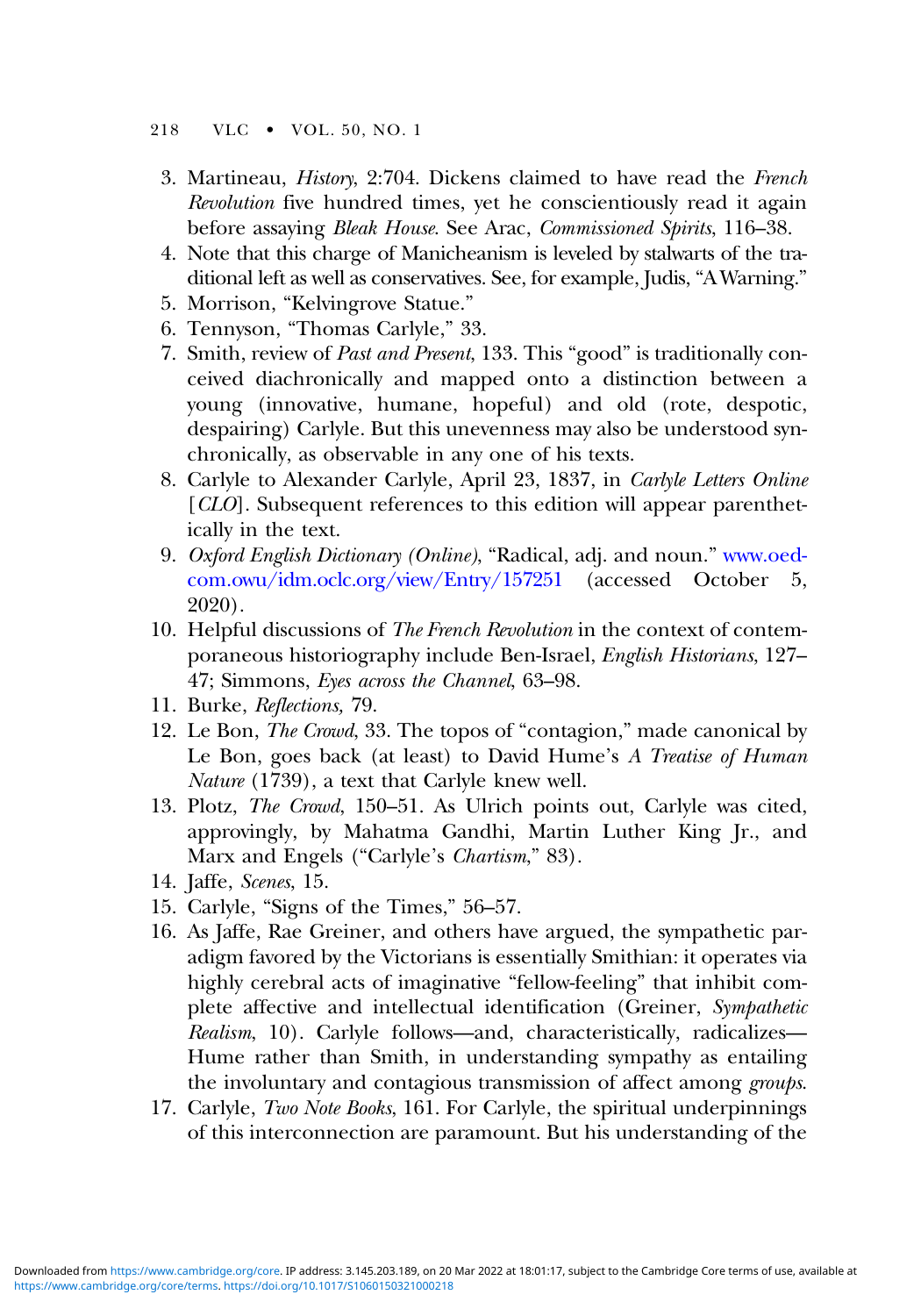<span id="page-17-0"></span>porousness of the self invites other theoretical frames—affect theory and group psychology among them.

- 18. Gone, too, is Scott's wavering hero, whose very malleability protects him from commitment. Ironically, the great waverer in Carlyle's history is Louis XIV himself, "who wills, and yet wills not," and whose dithering ultimately leads to the guillotine (1:218).
- 19. In his classic The Crowd and the Mob, J. S. McClelland argues that The French Revolution's representation of crowds is "pre-psychological," because it depicts collectivities as manifestations of "preternatural" and "providential" vitality (121, 120). But this is to miss Carlyle's more radical insistence that individual psychology itself can be suspended by collective energies.
- 20. Lodge, "The French Revolution," 130.
- 21. Carlyle, John Rosenberg perceptively comments, "is the poet of the insubstantiality of the 'real' and reality of the Phantasmagoric" (24).
- 22. The French Revolution thus picks up where Sartor Resartus, that parodic deconstruction of the novel, left off. On Sartor as a critique of "metonymy-based novelistic realism" (307), see Duncan, Scott's Shadow, 306–10.
- 23. Carlyle, "Biography," 135. In letters to his brother John, Carlyle avowed his intention to write "an Epic Poem of the Revolution" and characterized "The Diamond Necklace" as his trial run at "True Fiction" (September 21, 1834, CLO; July 22, 1834, CLO). Carlyle theorizes "the Artist of History" in "On History" (9).
- 24. Sorensen, "'A Scotch Proudhon,'" 41.
- 25. To John Stuart Mill, January 12, 1833, CLO. Of course, even Carlyle's mature hero theory is more nuanced than it initially appears; see P. Rosenberg, The Seventh Hero, 176–203.
- 26. On this definition of utopia, see, for example, Williams, "Utopia and Science Fiction." For the most complete theorization of the linkage between hope and utopianism, see Bloch, The Principle of Hope.
- 27. Carlyle's understanding of the Terror is unexpectedly nuanced, joining unflinching candor about the atrocities that were committed with a sense of proportion about its scope: "History, looking back over this France through long times . . . confesses mournfully that there is no period to be met with, in which the general Twenty-five Millions of France suffered less than in this period which they name Reign of Terror! But it was not the Dumb Millions that suffered here; it was the Speaking Thousands" (3:237–38).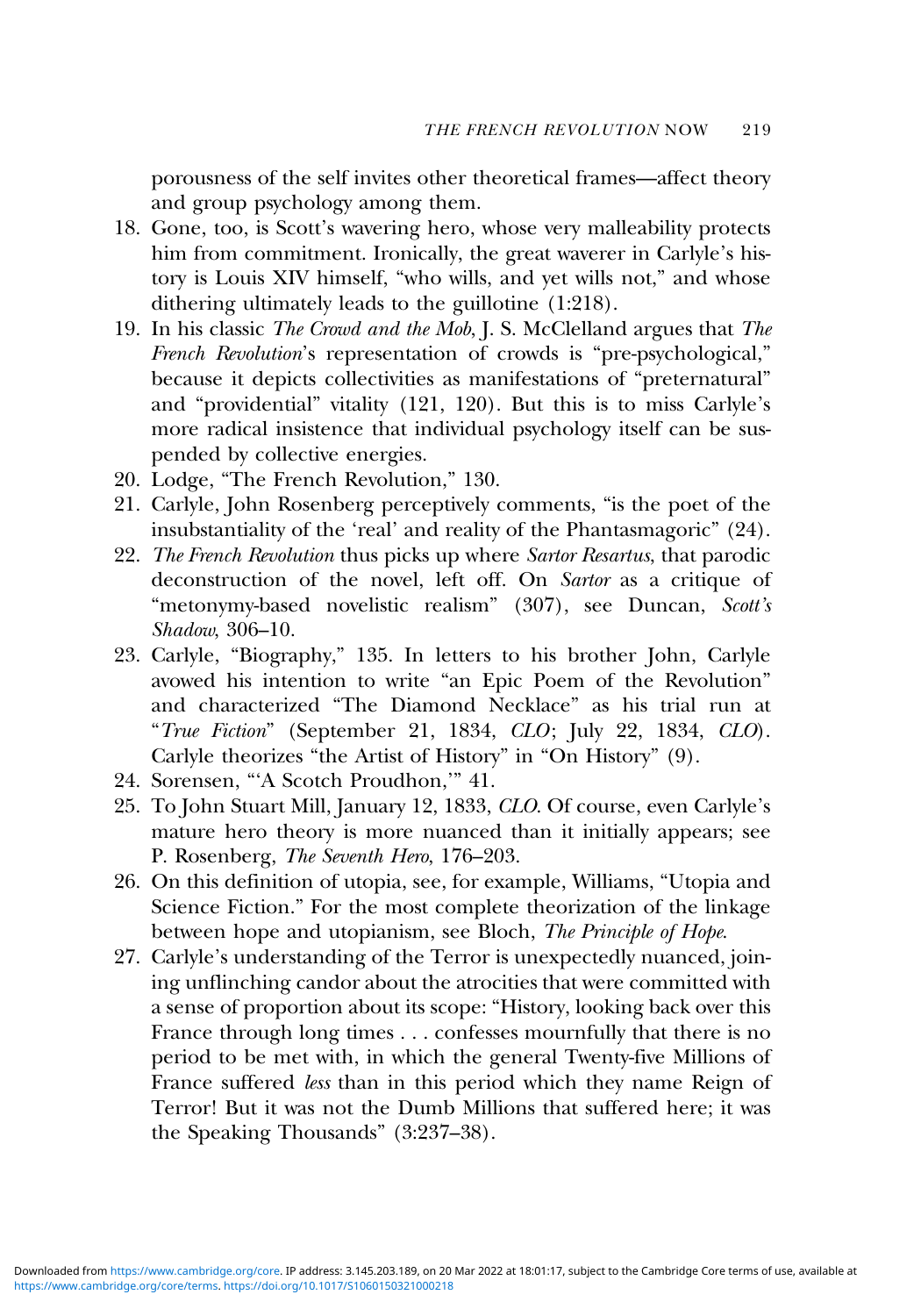#### <span id="page-18-0"></span>220 VLC • VOL. 50, NO. 1

- 28. Here Carlyle does Bloch, the philosopher of hope, one better. For Bloch, despair, "the *absolutely negative* expectant emotion," is the antithesis of hope  $(1:111)$ . Whereas hope drives toward "the *para*disal," despair intends toward "the infernal" (1:113). But Carlyle conceives of despair as itself, at bottom, a manifestation of hope, which pursues the paradisal by plunging the corrupt into the infernal.
- 29. This masculinist formulation is internally dissonant because The French Revolution offers admiring portraits of what is absent in  $On$ Heroes and Hero-Worship itself: crudely put, "the hero as woman." Carlyle depicts Charlotte Corday, the assassin of the unhinged Marat, and Madame Roland, Girondin memorialist, in adulatory terms.
- 30. J. Rosenberg, Carlyle, 29.
- 31. On Mill, Carlyle, and "the age of transition," see Culler, Victorian Mirror, 39–73.
- 32. Carlyle, "Chartism," 159, 158.
- 33. Carlyle, Sartor Resartus, 92, 133.
- 34. Carlyle, Past and Present, 40.
- 35. Carlyle, Past and Present, 30. Given the anglophone world's riven social safety nets, we should not be too smug in our condescension to Carlyle's social paternalism. This same paternalism fueled his interest in socialist theoreticians of planned economies, from the Saint-Simonians to Louis Blanc. For social paternalism as a constituent of socialism, see Allison, Imagining Socialism.
- 36. See Sandel, The Tyranny of Merit. It may seem odd to approach Carlyle as a utopian thinker, given his puritanical conviction of human depravity and cyclical understanding of history. However, his sensibility is also profoundly eschatological, informed by what LaValley identifies as "the biblical desire to force the judgment day" (Carlyle, 230) and the urge to bring society into congruence with the "eternal Laws" of the universe (Carlyle, Past and Present, 36).
- 37. Carlyle, Sartor Resartus, 166.
- 38. Sufficient evidence has emerged that the January 6 Capitol riot was not a popular uprising but a marriage of convenience (officiated, doubtless, by the QAnon Shaman) between an aggrieved segment of the petty bourgeoisie and small paramilitary cadres, acting alike at the urging of a mendacious, soon-to-be-former president. See Beckett, "Arrests of Beverley Hills"; "'This Is Our House.'"
- 39. In "The Jewish Question," Marx characterizes the aftermath of feudalism's defeat in analogous terms. With the overthrow of the feudal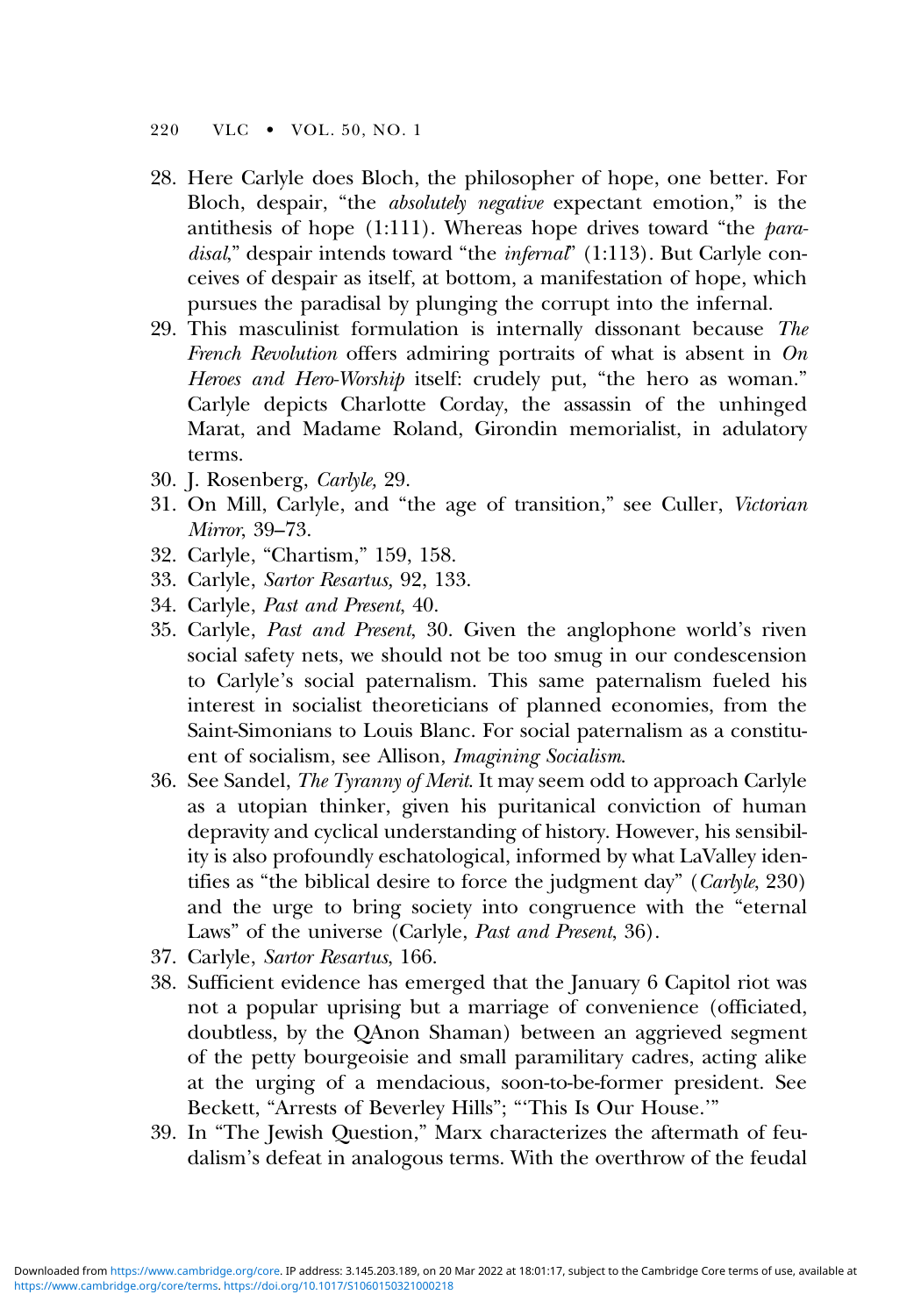<span id="page-19-0"></span>order, "man . . . was not freed from property, he received freedom to own property. He was not freed from the egoism of business, he received freedom to engage in business" (167).

- 40. Carlyle would subsequently add that the tendency of representative governments to stalemate effectively makes their default policy one of laissez-faire, the creed most congenial to the wealthy. See Carlyle, "Chartism," 155–70.
- 41. According to the Brennan Center for Justice, "at least 18 states enacted 30 laws that restrict access to the vote" since January 1, 2021 ("Voting Laws").
- 42. As Tim Lau notes, about half of the filibusters since 1917 have occurred in the last twelve years ("The Filibuster").
- 43. "Chuck Schumer's Statement."
- 44. "Chuck Schumer's Statement."
- 45. This is to leave to one side the fact that, in a literal sense, Americans are governed by the "Aristocracy of the Moneybag." The median reported income of the members of the penultimate Congress (the most recent for which data is available) was more than a million dollars (Evers-Hilstrom, "Majority of Lawmakers").

#### WORKS CITED

- Allison, Mark A. Imagining Socialism: Aesthetics, Anti-politics, and Literature in Britain, 1817–1918. Oxford: Oxford University Press, 2021.
- Arac, Jonathan. Commissioned Spirits: The Shaping of Social Motion in Dickens, Carlyle, Melville, and Hawthorne. New Brunswick: Rutgers University Press, 1979.
- Beckett, Lois. "What the Arrests of Beverly Hills Residents Say about the US Capitol Attack." The Guardian, February 25, 2021, [www.theguardian.com/us-news/](http://www.theguardian.com/us-news/2021/feb/25/beverly-hills-arrests-us-capitol-attack) [2021/feb/25/beverly-hills-arrests-us-capitol-attack.](http://www.theguardian.com/us-news/2021/feb/25/beverly-hills-arrests-us-capitol-attack)
- Ben-Israel, Hedva. English Historians on the French Revolution. Cambridge: Cambridge University Press, 1968.
- Bloch, Ernst. The Principle of Hope. Translated by Neville Plaice, Stephen Plaice, and Paul Knight. 3 vols. Cambridge, Mass.: MIT Press, 1986.
- Burke, Edmund. Reflections on the Revolution in France. Edited by L. G. Mitchell. Oxford: Oxford University Press, 1999.
- Carlyle, Thomas. "Biography." In Essays on Literature, introduction and notes by Fleming McClelland, Brent E. Kinser, and Chris R. Vanden Bossche, 131–43. Berkeley: University of California Press, 2020.

———. "Chartism." In Critical and Miscellaneous Essays, 4:118–204.

- Critical and Miscellaneous Essays. 5 vols. London: Chapman and Hall, 1899.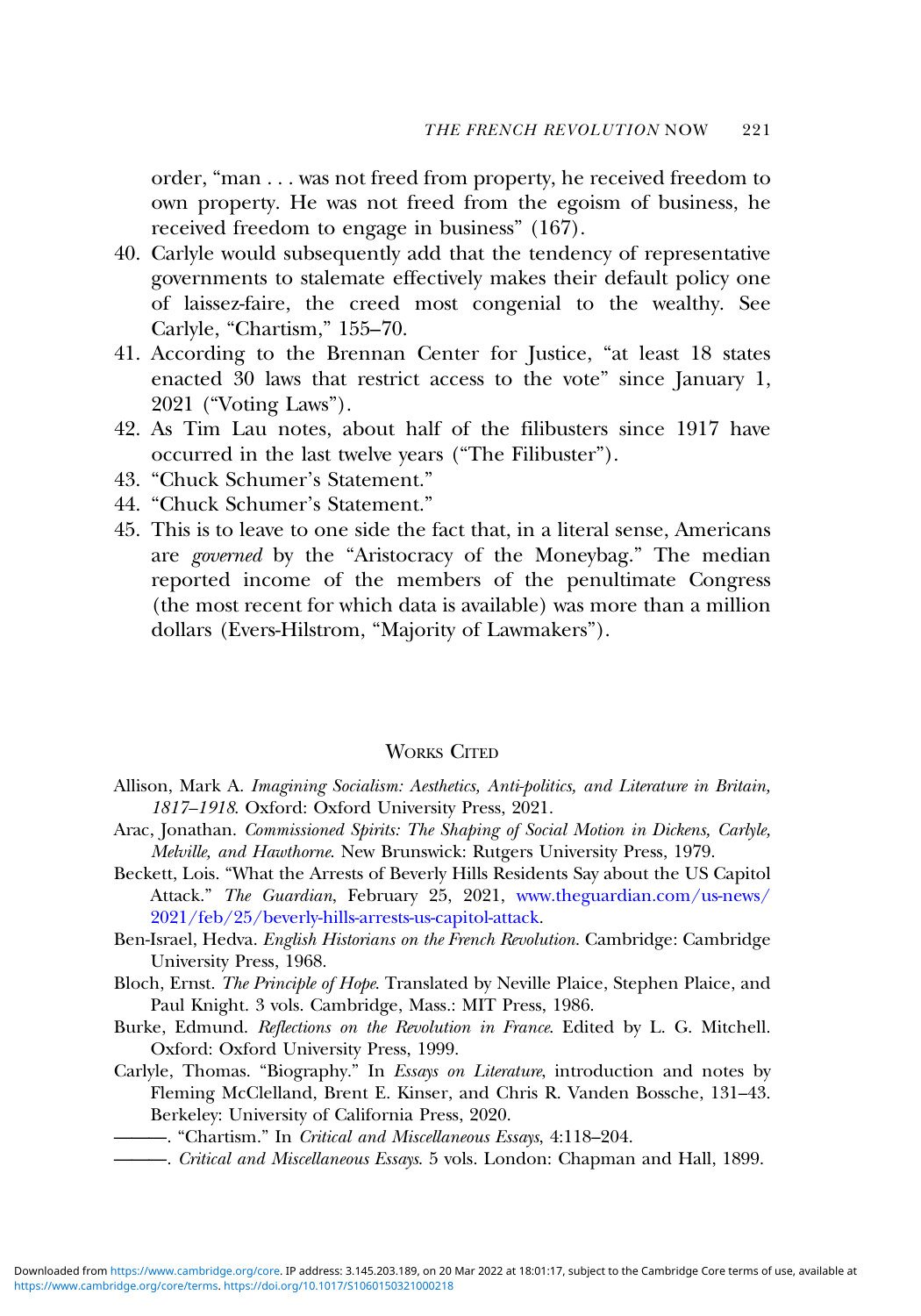#### 222 VLC • VOL. 50, NO. 1

- ———. The French Revolution: A History. 1837. Edited by David R. Sorensen and Brent E. Kinser. Text established by Mark Engel. Oxford: Oxford University Press, 2019.
	- ———. The French Revolution: A History in Three Volumes. 1837. Edited by Mark Cuming and David R. Sorensen. Text edited by Mark Engel and Brent E. Kinser. Oxford: Oxford University Press, 2020.
- —. "On History." In *Historical Essays*, edited by Chris R. Vanden Bossche, 3-13. Berkeley: University of California Press, 2002.
- -. Past and Present. 1843. Introduction and notes by Chris R. Vanden Bossche. Text established by Vanden Bossche, Joel J. Brattin, and D. J. Trela. Berkeley: University of California Press, 2005.
- ———. Sartor Resartus: The Life and Opinions of Herr Teufelsdröckh in Three Books. 1836. Text established by Mark Engel and Rodger L. Tarr. Berkeley: University of California Press, 2000.
- —. "Signs of the Times." In Critical and Miscellaneous Essays, 2:56-82.
- -. Two Note Books of Thomas Carlyle. Edited by Charles Eliot Norton. New York: Grolier Club, 1898.
- Carlyle, Thomas, and Jane Welsh Carlyle. The Carlyle Letters Online (CLO). Edited by Brent E. Kinser. Durham: Duke University Press, 2000–2016, [www.carlyleletters.](https://www.carlyleletters.org) [org.](https://www.carlyleletters.org)
- "Chuck Schumer's Statement to the Senate on the Storming of the Capitol." US News and World Report, January 6, 2021, [www.usnews.com/news/elections/arti](https://www.usnews.com/news/elections/articles/2021-01-06/read-chuck-schumers-statement-to-the-senate-on-the-storming-of-the-capitol)[cles/2021-01-06/read-chuck-schumers-statement-to-the-senate-on-the-storming](https://www.usnews.com/news/elections/articles/2021-01-06/read-chuck-schumers-statement-to-the-senate-on-the-storming-of-the-capitol)[of-the-capitol.](https://www.usnews.com/news/elections/articles/2021-01-06/read-chuck-schumers-statement-to-the-senate-on-the-storming-of-the-capitol)
- Culler, A. Dwight. The Victorian Mirror of History. New Haven: Yale University Press, 1985.
- Cumming, Mark. A Disimprisoned Epic: Form and Vision in Carlyle's French Revolution. Philadelphia: University of Pennsylvania Press, 1988.
- Duncan, Ian. Scott's Shadow: The Novel in Romantic Edinburgh. Princeton: Princeton University Press, 2007.
- Evers-Hilstrom, Karl. "Majority of Lawmakers in 116th Congress are Millionaires." April 23, 2020. Open Secrets, [www.opensecrets.org/news/2020/04/majority](https://www.opensecrets.org/news/2020/04/majority-of-lawmakers-millionaires)[of-lawmakers-millionaires.](https://www.opensecrets.org/news/2020/04/majority-of-lawmakers-millionaires)
- Greiner, Rae. Sympathetic Realism in Nineteenth-Century British Fiction. Baltimore: Johns Hopkins University Press, 2012.
- Jaffe, Audrey. Scenes of Sympathy: Identity and Representation in Victorian Fiction. Ithaca: Cornell University Press, 2000.
- Judis, John B. "A Warning from the '60s Generation." Washington Post Magazine, January, 21, 2020, [www.washingtonpost.com/magazine/2020/01/21/i-was-60s](https://www.washingtonpost.com/magazine/2020/01/21/i-was-60s-socialist-todays-progressives-are-danger-repeating-my-generations-mistakes)[socialist-todays-progressives-are-danger-repeating-my-generations-mistakes](https://www.washingtonpost.com/magazine/2020/01/21/i-was-60s-socialist-todays-progressives-are-danger-repeating-my-generations-mistakes).
- Lau, Tom. "The Filibuster, Explained." The Brennan Center for Justice, April 26, 2021, [www.brennancenter.org/our-work/research-reports/filibuster-explained](https://www.brennancenter.org/our-work/research-reports/filibuster-explained).
- LaValley, Albert J. Carlyle and the Idea of the Modern: Studies in Carlyle's Prophetic Literature and Its Relation to Blake, Nietzsche, Marx, and Others. New Haven: Yale University Press, 1968.